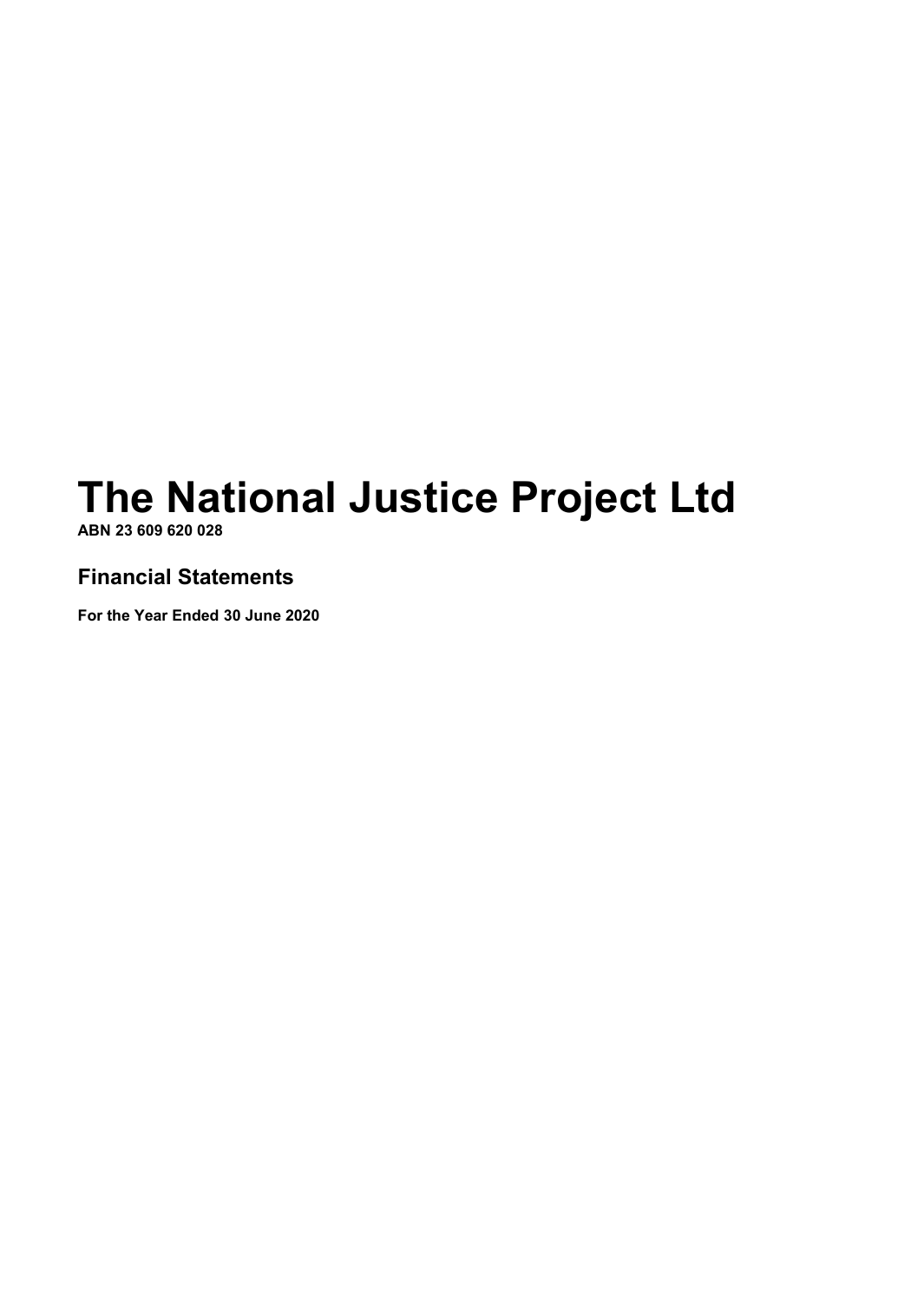**The National Justice Project Ltd ABN 23 609 620 028** 

# **Contents**

**For the Year Ended 30 June 2020** 

| Directors' Report                                              | 1-4       |
|----------------------------------------------------------------|-----------|
| Auditor's Independence Declaration                             | 5         |
| Statement of Surplus or Deficit and Other Comprehensive Income | 6         |
| <b>Statement of Financial Position</b>                         |           |
| Statement of Changes in Equity                                 | 8         |
| <b>Statement of Cash Flows</b>                                 | 9         |
| Notes to the Financial Statements                              | $10 - 19$ |
| Directors' Declaration                                         | 20        |
| Independent Auditor's Report                                   | $21 - 23$ |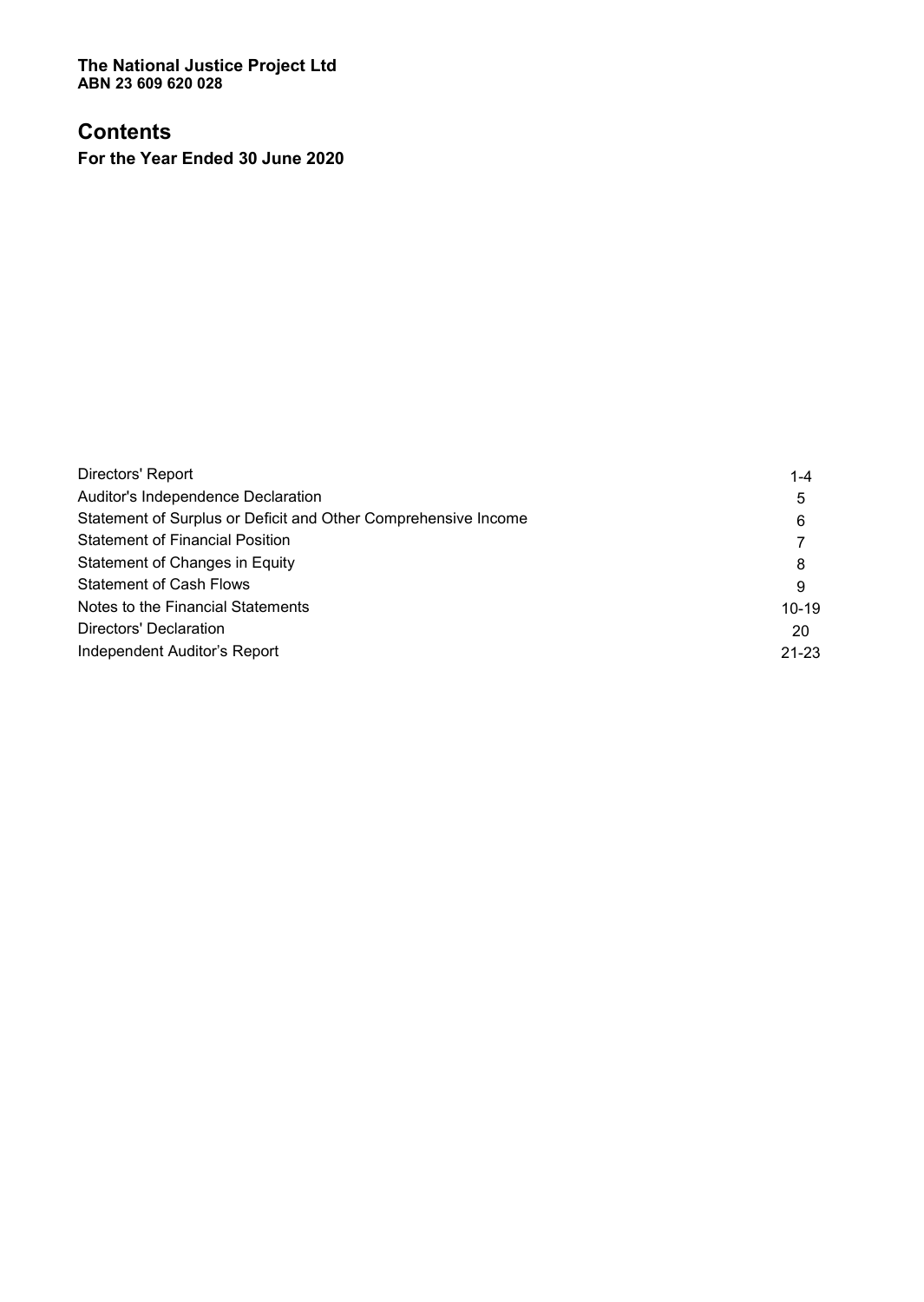**30 June 2020** 

The Directors present their report on The National Justice Project Ltd for the financial year ended 30 June 2020.

#### **Information on Directors**

The names of each person who has been a Director during the year and to the date of this report are:

#### **David Radcliff** *(resigned 29 November 2019)*

- Experience and expertise David's origins were in the construction industry as a loss adjustor, before moving into management and leadership roles. David was the CEO of Cunningham Lindsey Australia and then appointed as the Global Chief Operating Officer of the Cunningham Lindsey Group. Since leaving in 2013, David has been working as a Strategic Planning Consultant.
- Special responsibilities Chairman of the Board

#### **George Benjamin Newhouse**

Experience and expertise George is well known for fighting for justice for vulnerable Australians, including the mentally ill, LGBTI Australians, survivors of domestic violence, immigrants, prisoners, asylum seekers, youth detainees, and Aboriginal Australians.

> In 2006 he secured a legal victory for Vivian Solon, who was illegally deported from Australia to the Philippines and for Cornelia Rau who was wrongfully detained in an Australian detention centre for 10 months.

> As an advocate for Aboriginal rights, George has contested government and corporate actions against Aboriginal communities. He is experienced in coronial legal practice and has appeared in many coronial inquests into Aboriginal and asylum seeker deaths in custody.

> George is committed to improving access to justice for the most vulnerable in Australia and in neighbouring countries. He is active in projects that make it easier for Aboriginal litigants to exercise their rights and that help stamp out racism.

George is an Adjunct Professor of Law at Macquarie University.

| <b>Duncan Fine</b>       |                                                                                                                                                                                                                                   |
|--------------------------|-----------------------------------------------------------------------------------------------------------------------------------------------------------------------------------------------------------------------------------|
| Experience and expertise | Duncan has been a lawyer for over 30 years and is also an author, journalist,<br>media advisor and social commentator. He has worked on Aboriginal Land<br>Claims in the Northern Territory and for the Aboriginal Legal Service. |

#### Elizabeth O'shea (resigned 29 November 2019)

Experience and expertise Lizzie is a public interest lawyer, working on cases which address issues of community concern and further the public good.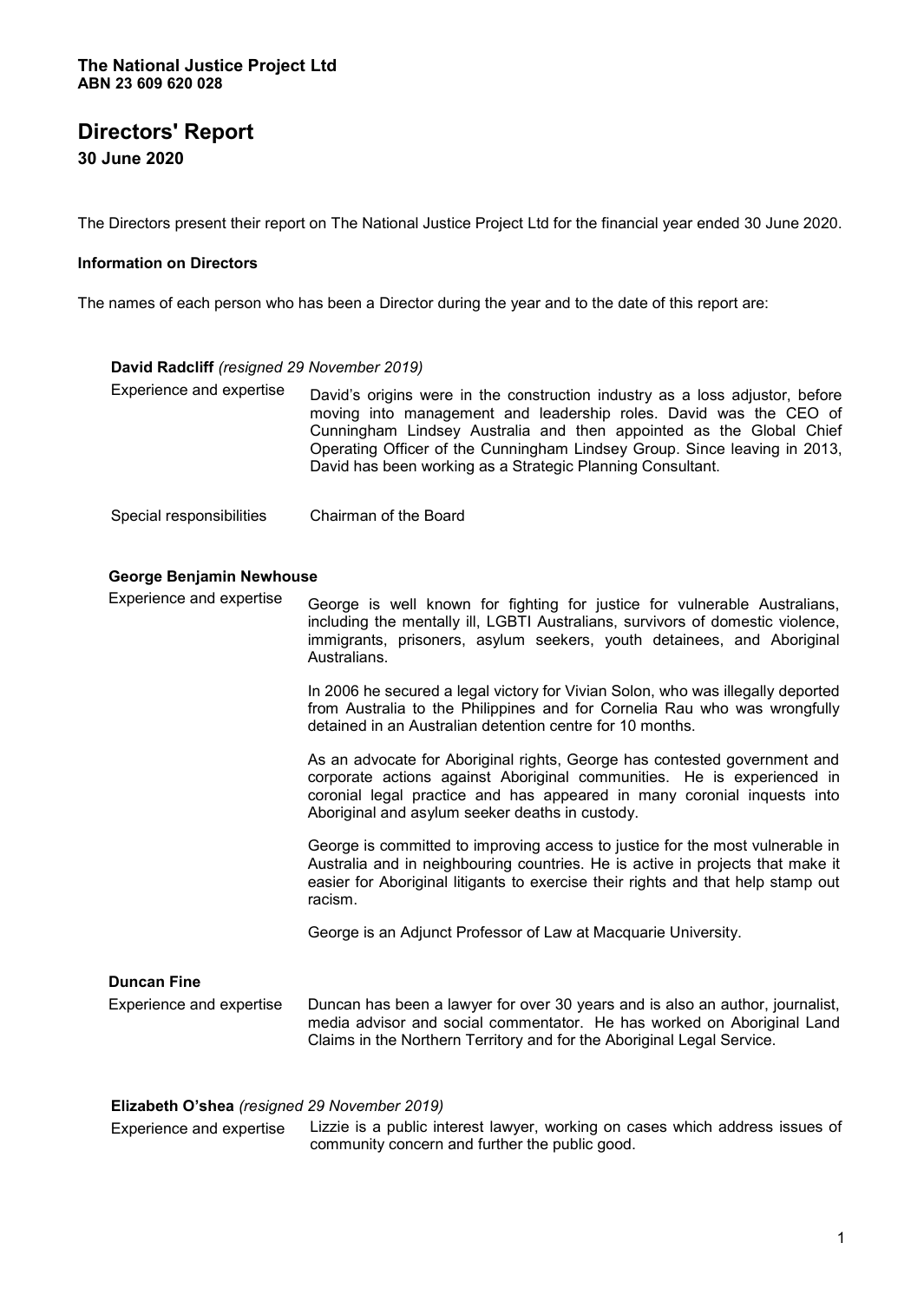#### **30 June 2020**

#### **Information on Directors** *(continued)*

| <b>Steven Castan</b><br>Experience and expertise | Steve is an experienced Barrister based in Margaret River, Western Australia<br>who also operates as a Nationally Accredited Mediator and Family Dispute<br>Resolution Practitioner (FDRP) facilitating non-confrontational conflict<br>resolution across civil, commercial and family law.                                                              |
|--------------------------------------------------|----------------------------------------------------------------------------------------------------------------------------------------------------------------------------------------------------------------------------------------------------------------------------------------------------------------------------------------------------------|
| <b>Michael Dante Mori</b>                        |                                                                                                                                                                                                                                                                                                                                                          |
| Experience and expertise                         | Dan is an American lawyer who attained the rank of lieutenant colonel in the<br>United States Marine Corps. Mori was the military lawyer for Australian<br>Guantanamo Bay detainee David Hicks.                                                                                                                                                          |
| <b>Jo Scard</b> (resigned 29 November 2019)      |                                                                                                                                                                                                                                                                                                                                                          |
| Experience and expertise                         | Jo has played a unique role as a senior adviser in the Australian Federal<br>Government for over a decade. She's also worked as a communications<br>strategist in London, a TV political journalist (Australia/UK) and as strategic<br>adviser to countless corporates and Not-For-Profits across the globe.                                             |
|                                                  | Neil Singleton (Appointed on 9 July 2019 and resigned on 28 October 2019)                                                                                                                                                                                                                                                                                |
| Experience and expertise                         | Neil was a Chartered Accountant for 32 years and a Partner of various<br>Accounting Firms during that time. He specialised in Corporate Recovery<br>from 1980, retiring from full time practice in 2011. Since that time, Neil has<br>undertaken various roles including as an ESL teacher and Financial Advisor<br>to various Charities and Businesses. |

Directors have been in office since the start of the financial year to the date of this report unless otherwise stated.

#### **Principal Activities**

The principal activities of The National Justice Project Ltd during the financial year are focused on

- i) advancing human rights through advocacy and litigation
- ii) advancing the education of the community with respect to the law, their rights and responsibilities
- iii) fundraising to support The National Justice Project Ltd's mission.

The National Justice Project Ltd is cognisant of the need to preserve every available dollar for its purposes and has limited the direct costs of its fundraising initiatives. The costs associated with development of the firm's marketing materials have largely been donated by our Partners to whom we are ever grateful.

#### **How Principal Activities Assisted in Achieving the Objectives**

Our activities assisted vulnerable individuals in prison and detention obtain proper health care, justice and accountability. We assisted the families of individuals who died in detention or prison to deal with the Coroner or participate in the coronial process and we assisted Aboriginal Australians obtain better health outcomes by fighting against discrimination in the health system.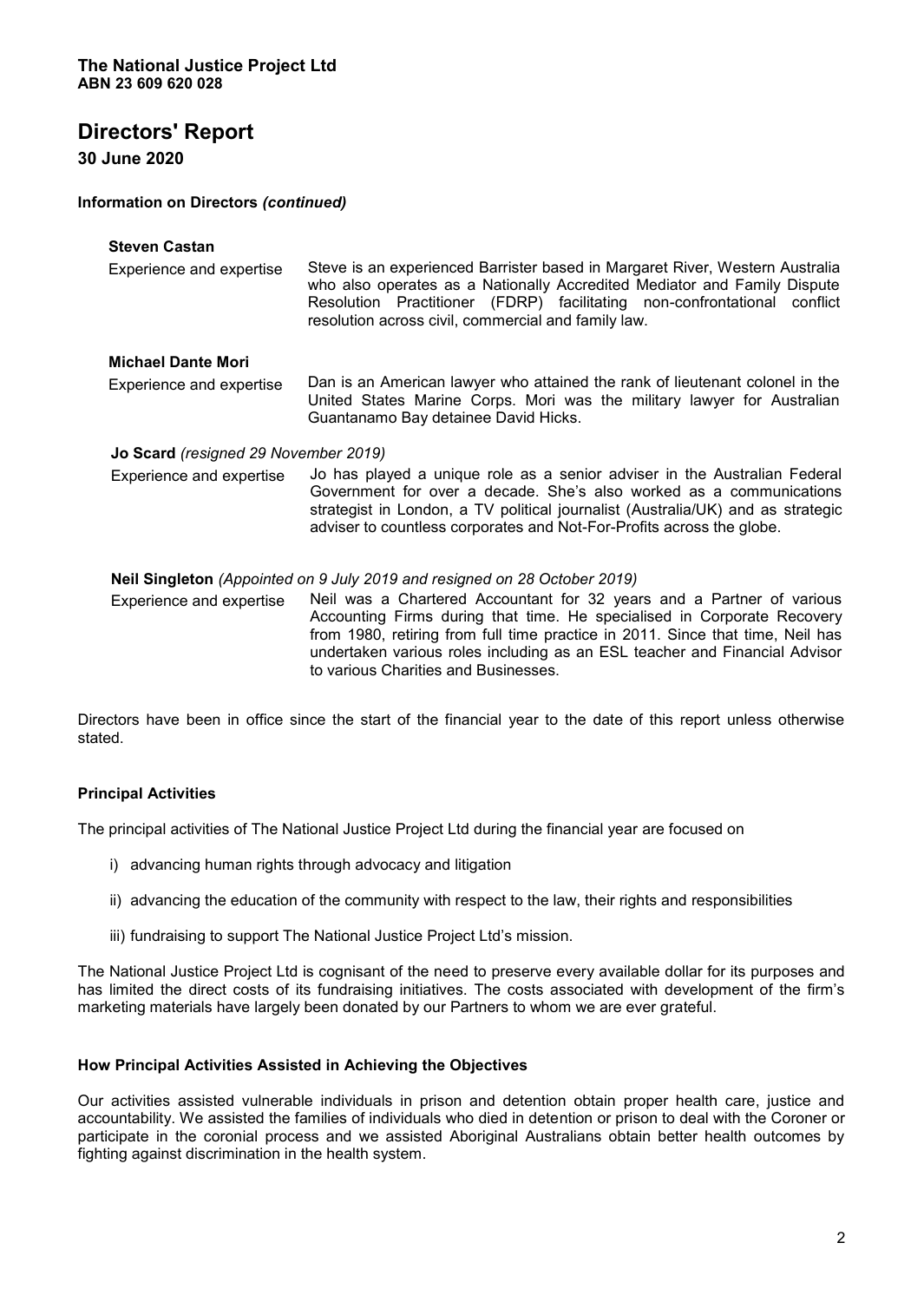**30 June 2020** 

#### **Members¶ Guarantee**

The National Justice Project Ltd is a Company limited by guarantee. In the event of, and for the purpose of the winding up of the Company, the amount capable of being called up from each member in the year prior to the winding up is limited to \$20.

#### **Meetings of Directors**

During the financial year, four (4) meetings of Directors were held. Attendances by each Director during the year were as follows:

|                                                                              | Directors' Meetings          |                 |
|------------------------------------------------------------------------------|------------------------------|-----------------|
|                                                                              | Number eligible to<br>attend | Number attended |
| Jo Scard (resigned on 29 November 2019)                                      |                              | າ               |
| George Benjamin Newhouse                                                     |                              |                 |
| Duncan Fine                                                                  |                              |                 |
| Elizabeth O'shea (resigned on 29 November 2019)                              |                              |                 |
| Steven Castan                                                                |                              |                 |
| Michael Dante Mori                                                           |                              |                 |
| David Radcliff (resigned on 29 November 2019)                                |                              |                 |
| Neil Singleton (Appointed on 9 July 2019 and resigned on 28<br>October 2019) |                              | າ               |

#### **Events Occurring After the Reporting Date**

The Company's operations are significantly dependent on private and public donations from individuals and other organisations. The COVID-19 outbreak is expected to have a continued impact on the economic and market conditions and could trigger a period of economic slowdown. This situation is expected to depress donations in general which could have a material effect on the Company's results of future operations and financial position during the financial year ending 30 June 2021.

The financial report was authorised for issue on 23 November 2020 by the Board of Directors. The duration and impact of the COVID-19 pandemic, as well as the effectiveness of government responses, remains unclear at this time. It is not possible to reliably estimate the duration and severity of these consequences, as well as their impact on the financial position and results of the Company for future periods and as such no adjustments were made in this financial report.

Other than the matters described in preceding paragraphs, no matter or circumstances have arisen since the end of the financial year which significantly affected or may significantly affect the operations of the Company, the results of those operations or the state of affairs of the Company in future financial year.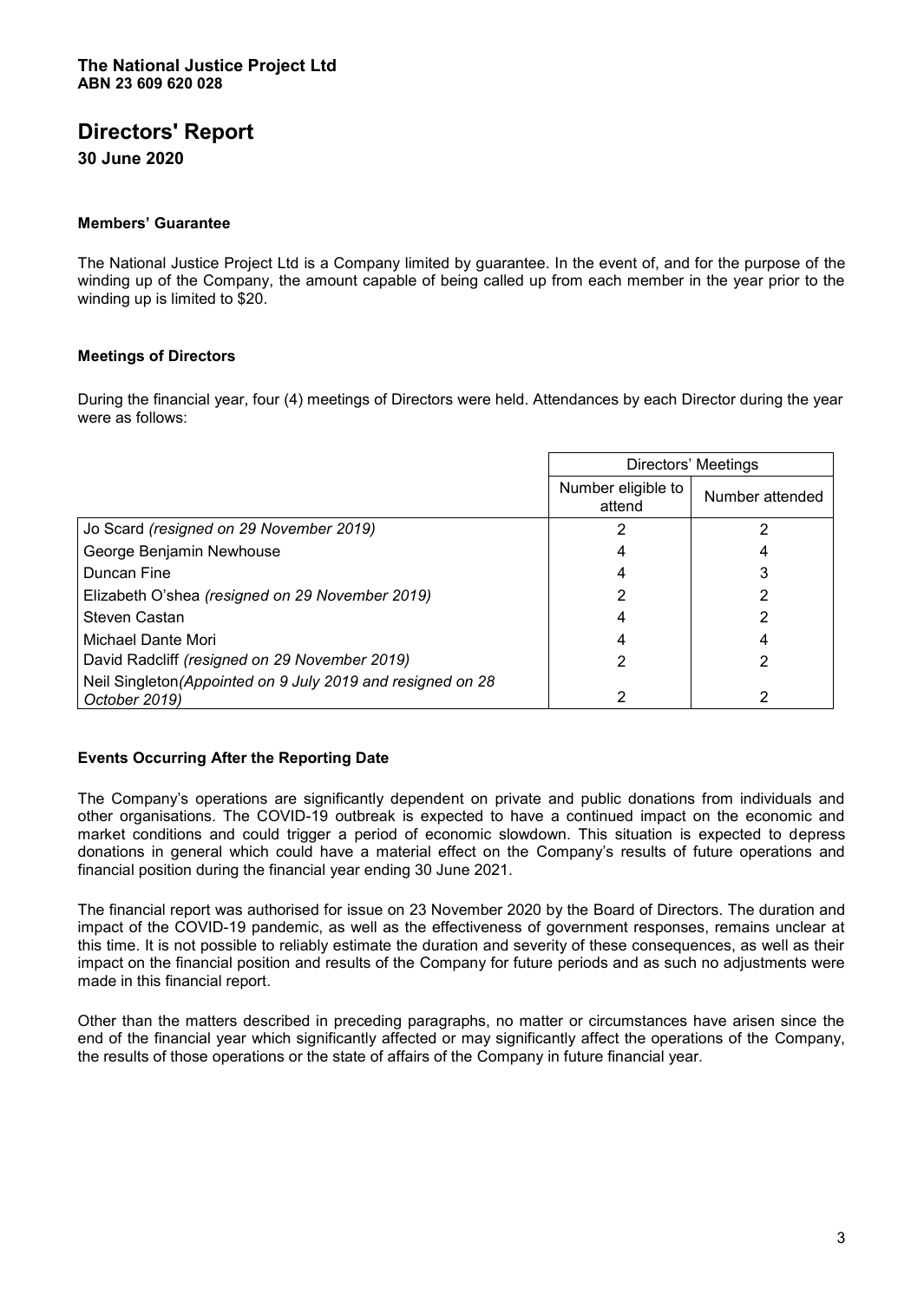**30 June 2020** 

#### **Auditor's Independence Declaration**

The lead auditor's independence declaration for the year ended 30 June 2020 has been received and can be found on page 5 of the financial report.

Signed in accordance with a resolution of the Board of Directors:

Stevel

««««««««««««. **STEVEN CASTAN Chairman** 

Dated in Sydney this 23rd day of November 2020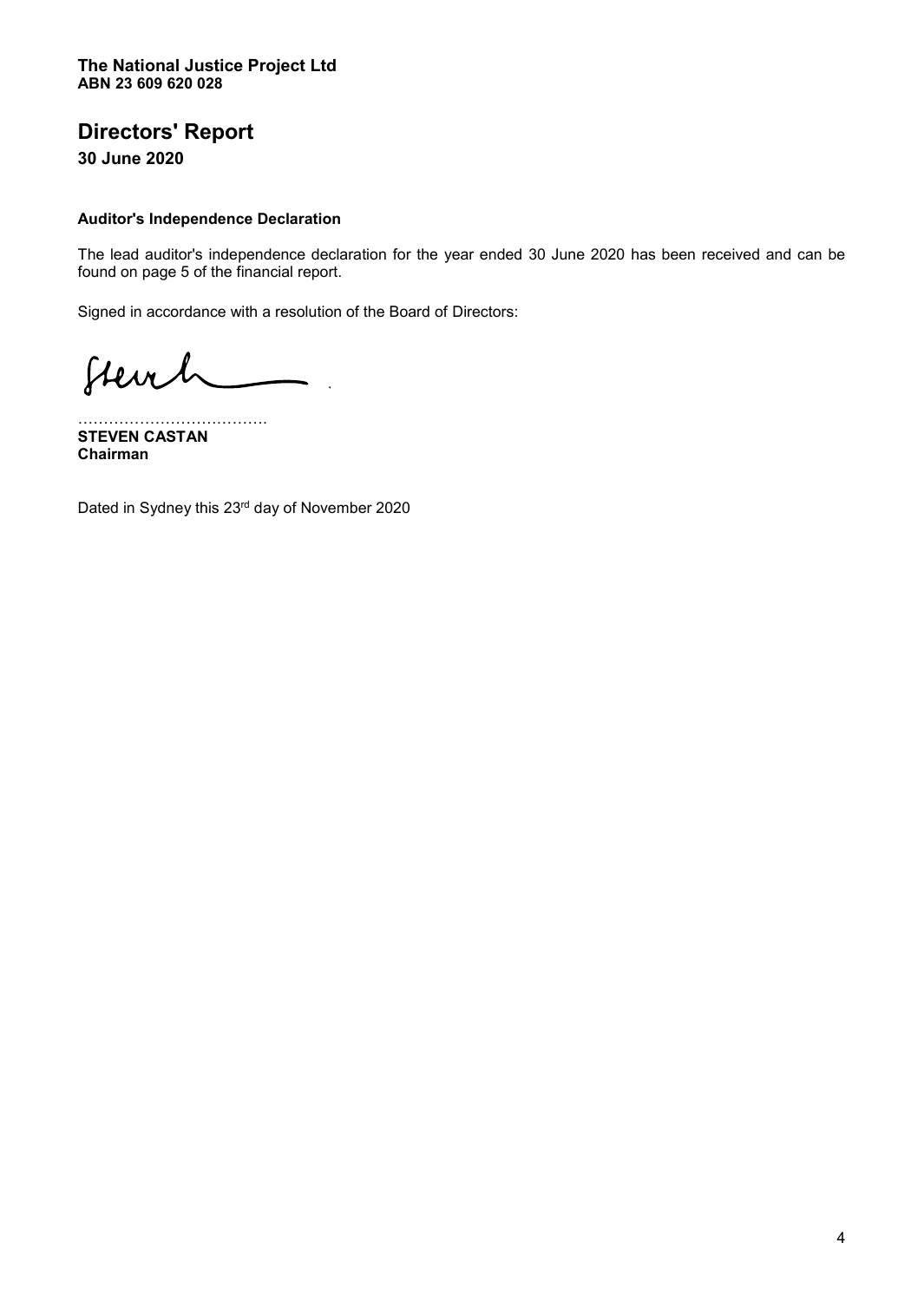

# **Auditor's Independence Declaration under section 60-40 of the Australian Charities and Not-for-profits Commission Act 2012 to the Board of Directors of The National Justice Project Ltd**

I declare that, to the best of my knowledge and belief, during the year ended 30 June 2020, there have been:

- (i) no contraventions of the auditor independence requirements as set out in the Australian Charities and Not-for-profits Commission Act 2012 in relation to the audit; and
- (ii) no contraventions of any applicable code of professional conduct in relation to the audit.

Econ Audit de Assurance

**GEORGE VENARDOS Director** 

Dated in Sydney this 23rd day of November 2020

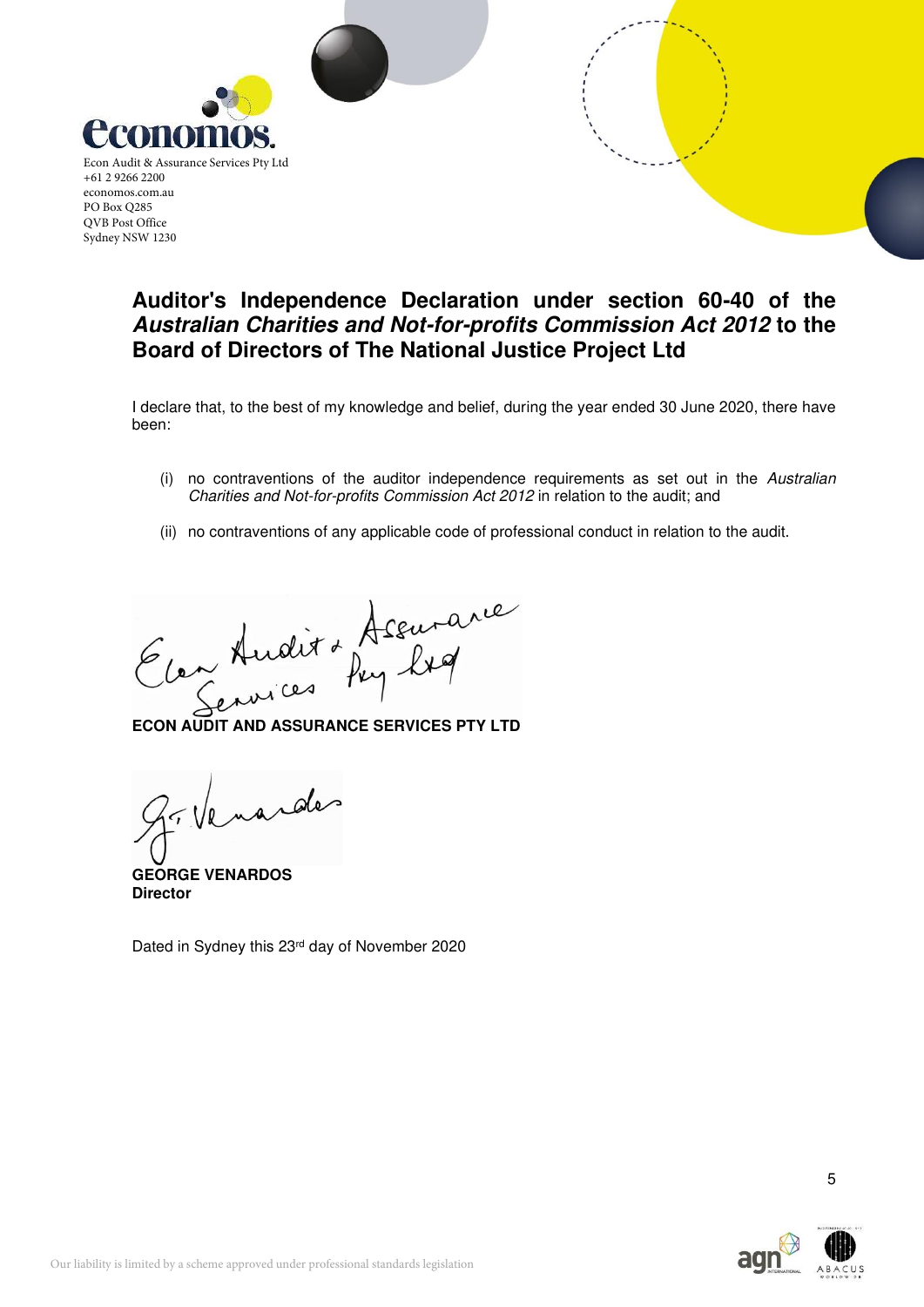## **Statement of Surplus or Deficit and Other Comprehensive Income For the Year Ended 30 June 2020**

|                                           |              | 2020       | 2019       |
|-------------------------------------------|--------------|------------|------------|
|                                           | <b>Note</b>  | \$         | \$         |
| Revenue                                   | $\mathbf{2}$ | 1,190,136  | 734,108    |
| Project expenses                          |              | (721, 588) | (455, 741) |
| Depreciation expense                      |              | (7, 431)   | (7, 431)   |
| Depreciation expense - right-of-use asset | 13           | (53, 297)  |            |
| Employee benefits expense                 |              | (5, 315)   | (91, 370)  |
| Interest expense - right-of-use asset     | 13           | (4,253)    |            |
| Other expenses                            | 3            | (68, 789)  | (111, 772) |
| Surplus before income tax                 |              | 329,463    | 67,794     |
| Income tax expense                        |              |            |            |
| Surplus for the year                      |              | 329,463    | 67,794     |
| Other comprehensive income for the year   |              |            |            |
| Total comprehensive surplus for the year  |              | 329,463    | 67,794     |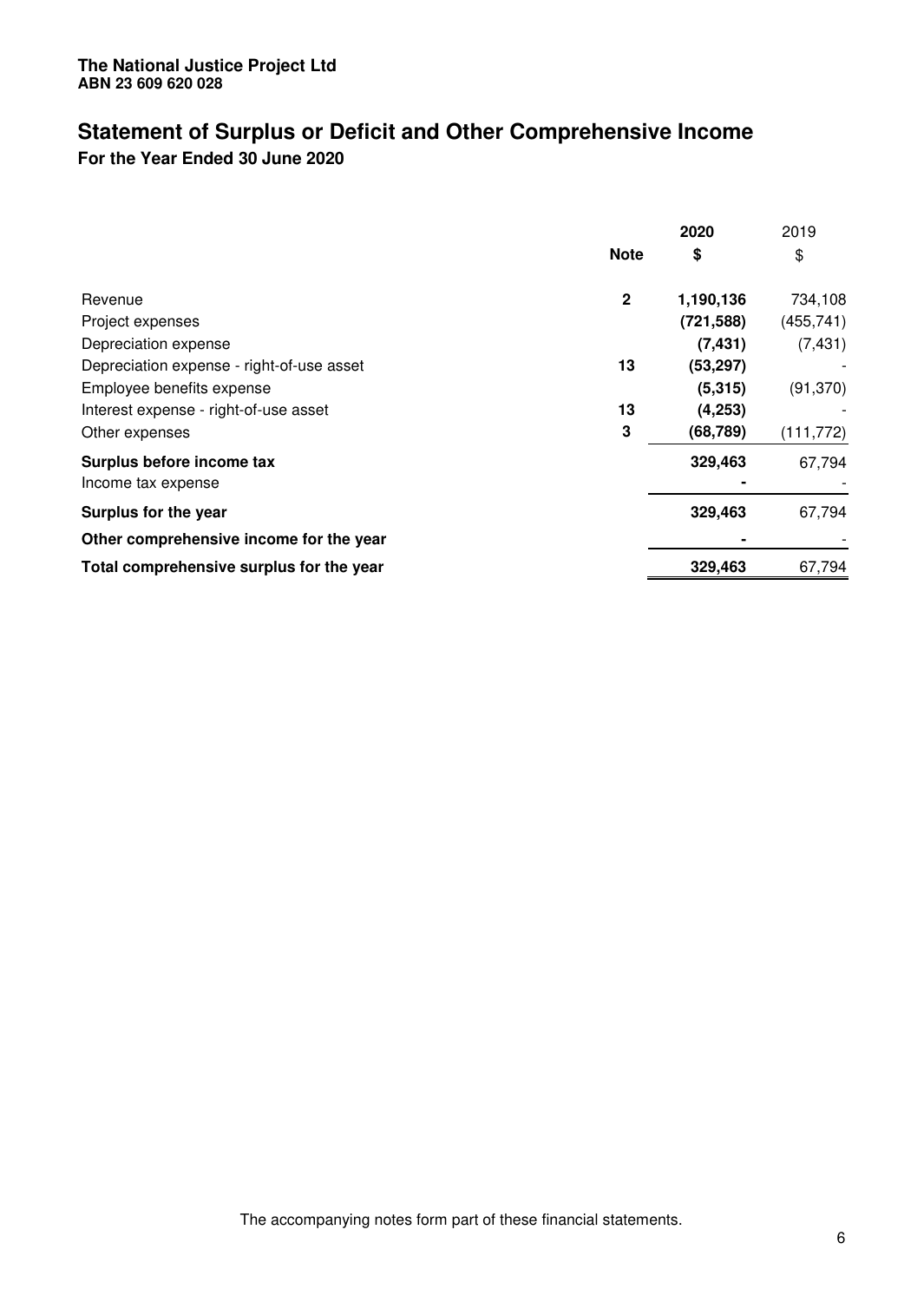# **Statement of Financial Position**

**As at 30 June 2020** 

|                                                  |                 | 2020      | 2019    |
|--------------------------------------------------|-----------------|-----------|---------|
|                                                  | <b>Note</b>     | \$        | \$      |
| <b>ASSETS</b>                                    |                 |           |         |
| <b>CURRENT ASSETS</b>                            |                 |           |         |
| Cash and cash equivalents                        | 4               | 1,144,330 | 170,355 |
| Trade and other receivables                      | 5               | 149,144   | 248,011 |
| <b>Financial assets</b>                          | $6\phantom{1}6$ | 500,000   |         |
| TOTAL CURRENT ASSETS                             |                 | 1,793,474 | 418,366 |
| <b>NON-CURRENT ASSETS</b>                        |                 |           |         |
| Property, plant and equipment                    | $\overline{7}$  | 24,769    | 33,026  |
| Right-of-use asset                               | 13              | 39,973    |         |
| TOTAL NON-CURRENT ASSETS                         |                 | 64,742    | 33,026  |
| <b>TOTAL ASSETS</b>                              |                 | 1,858,216 | 451,392 |
| <b>LIABILITIES</b><br><b>CURRENT LIABILITIES</b> |                 |           |         |
| Trade and other payables                         | 8               | 687,709   | 112,901 |
| Employee benefits                                | 9               | 24,133    | 12,314  |
| Lease liabilities                                | 13              | 40,734    |         |
| <b>TOTAL CURRENT LIABILITIES</b>                 |                 | 752,576   | 125,215 |
| <b>NON CURRENT LIABILITIES</b>                   |                 |           |         |
| Trade and other payables                         | $\bf 8$         | 450,000   |         |
| TOTAL NON CURRENT LIABILITIES                    |                 | 450,000   |         |
| <b>TOTAL LIABILITIES</b>                         |                 | 1,202,576 | 125,215 |
| <b>NET ASSETS</b>                                |                 | 655,640   | 326,177 |
| <b>EQUITY</b>                                    |                 |           |         |
| Retained earnings                                |                 | 655,640   | 326,177 |
| <b>TOTAL EQUITY</b>                              |                 | 655,640   | 326,177 |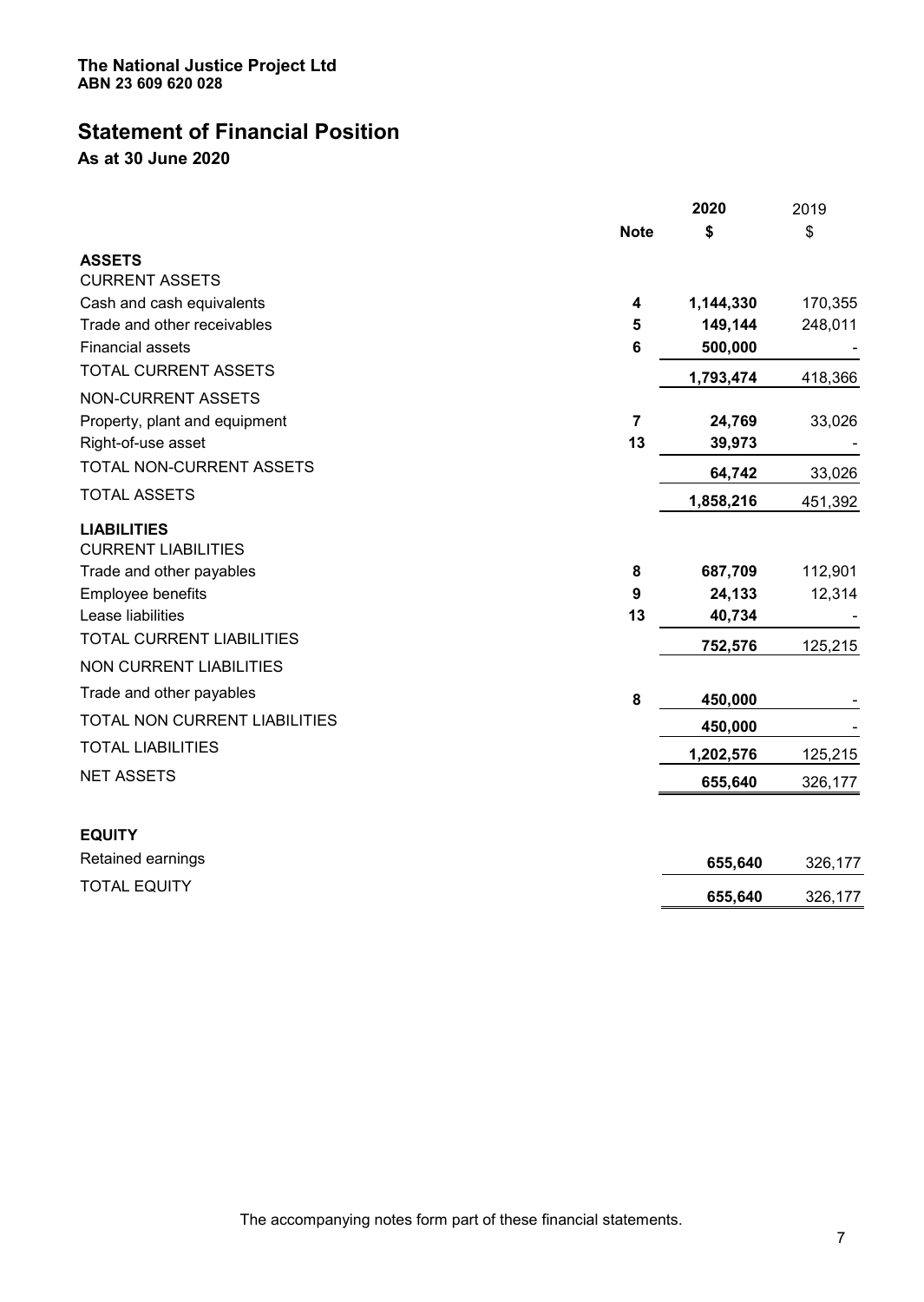# **Statement of Changes in Equity**

**For the Year Ended 30 June 2020** 

|                         | <b>Retained</b><br><b>Earnings</b> |
|-------------------------|------------------------------------|
|                         | \$                                 |
| Balance at 1 July 2019  | 326,177                            |
| Surplus for the year    | 329,463                            |
| Balance at 30 June 2020 | 655,640                            |
|                         | Retained<br>Earnings               |
|                         | \$                                 |
| Balance at 1 July 2018  | 258,383                            |
| Surplus for the year    | 67,794                             |
| Balance at 30 June 2019 | 326,177                            |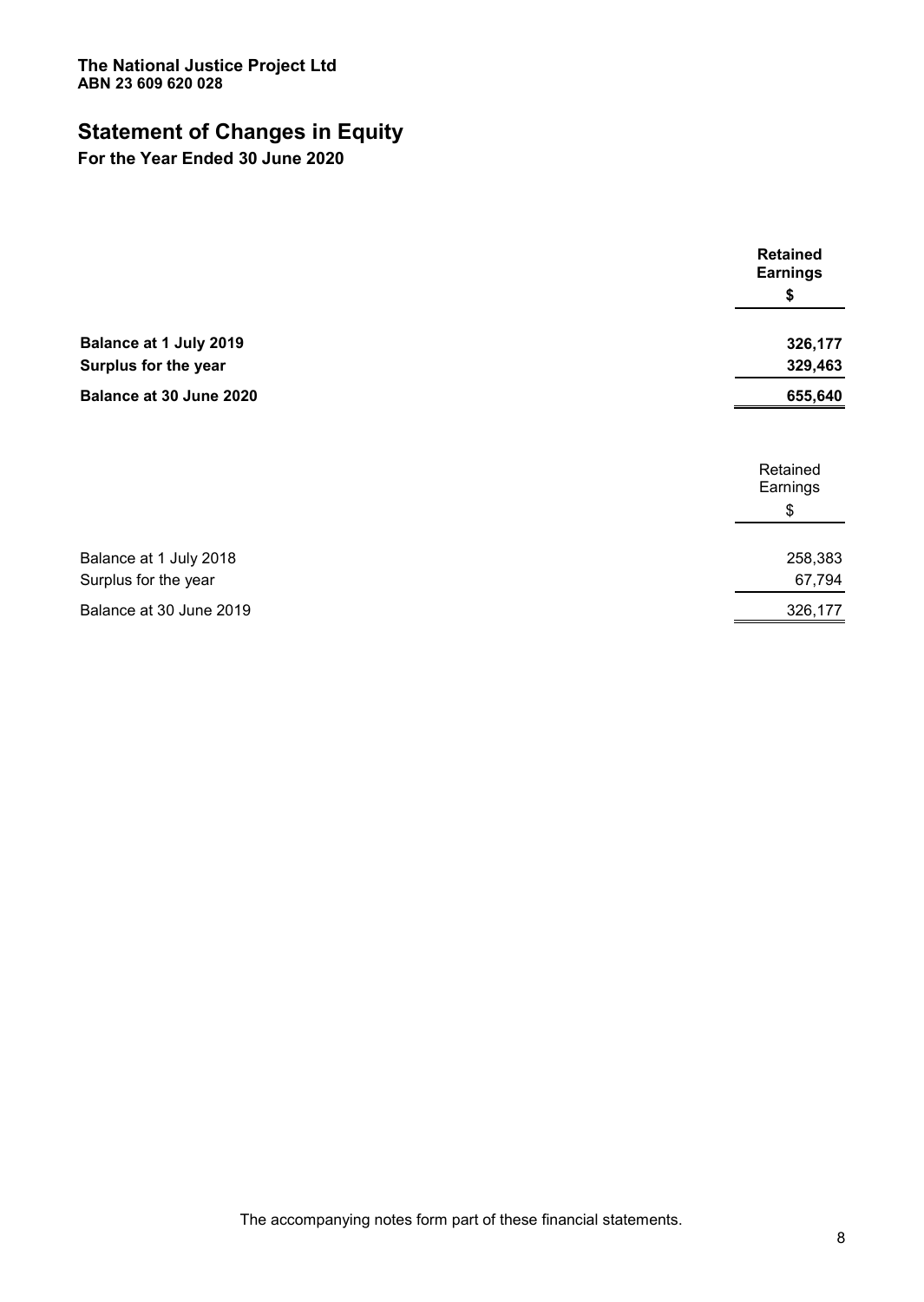**The National Justice Project Ltd ABN 23 609 620 028** 

# **Statement of Cash Flows**

### **For the Year Ended 30 June 2020**

|                                                           |             | 2020       | 2019       |
|-----------------------------------------------------------|-------------|------------|------------|
|                                                           | <b>Note</b> | \$         | \$         |
| <b>CASH FLOWS FROM OPERATING ACTIVITIES</b>               |             |            |            |
| Receipts from grants and other revenue                    |             | 2,280,272  | 534,376    |
| Payments to suppliers and employees                       |             | (750, 809) | (609, 606) |
| Interest received                                         |             | 1,301      | 2,544      |
| Interest paid                                             |             | (4, 253)   |            |
| Net cash provided by operating activities                 | 12          | 1,526,511  | (72, 686)  |
| <b>CASH FLOWS FROM INVESTING ACTIVITIES</b>               |             |            |            |
| Investment on term deposits                               |             | (500, 000) |            |
| Net cash used by investing activities                     |             | (500, 000) |            |
| <b>CASH FLOWS FROM FINANCING ACTIVITIES</b>               |             |            |            |
| Repayment of finance lease principal                      |             | (52, 536)  |            |
| Net cash provided by financing activities                 |             | (52, 536)  |            |
| Net increase/(decrease) in cash and cash equivalents held |             | 973,975    | (72, 686)  |
| Cash and cash equivalents at beginning of year            |             | 170,355    | 243,041    |
| Cash and cash equivalents at end of financial year        | 4           | 1,144,330  | 170,355    |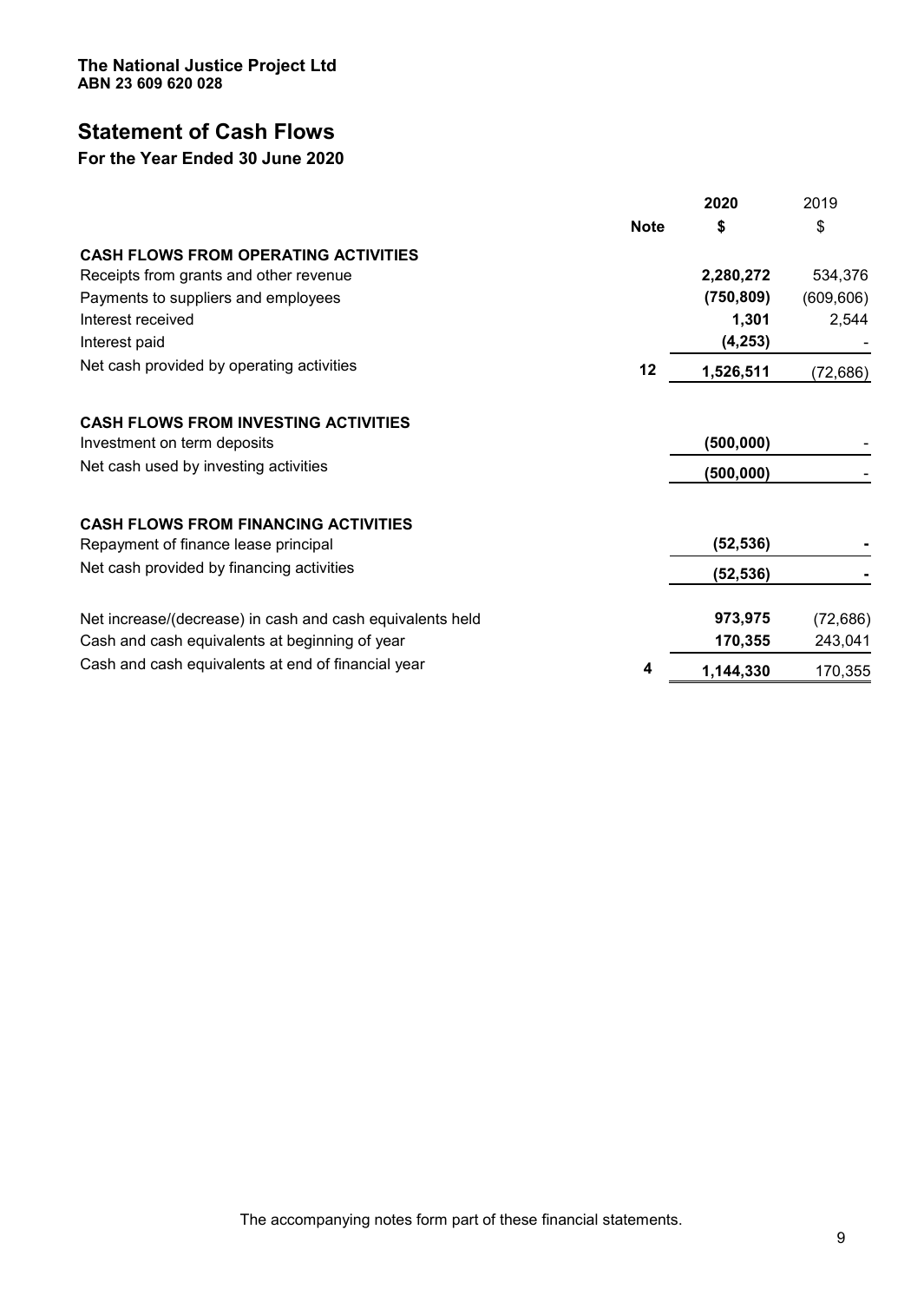The financial statements are for The National Justice Project Ltd as a not-for-profit individual entity.

The functional and presentation currency of The National Justice Project Ltd is Australian dollars.

#### **1 Summary of Significant Accounting Policies**

#### **(a) Basis of Preparation**

The financial statements are general purpose financial statements that have been prepared in accordance with Australian Accounting Standards and the *Australian Charities and Not-for-profits Commission Act 2012*.

Material accounting policies adopted in the preparation of these financial statements are presented below and have been consistently applied unless otherwise stated.

The financial statements have been prepared on an accruals basis and are based on historical costs modified, where applicable, by the measurement at fair value of selected non-current assets, financial assets and financial liabilities.

#### **(b) Income Tax**

No provision for income tax has been raised as the Company is exempt from income tax under Div 50 of the *Income Tax Assessment Act 1997*.

#### **(c) Revenue and Other Income**

Revenue is recognised when the amount of the revenue can be measured reliably, it is probable that economic benefits associated with the transaction will flow to the entity and specific criteria relating to the type of revenue as noted below, has been satisfied.

Revenue is measured at the fair value of the consideration received or receivable.

#### **Grant Revenue**

Grant revenue is recognised in the statement of surplus or deficit and other comprehensive income when the entity obtains control of the grant, it is probable that the economic benefits gained from the grant will flow to the entity and the amount of the grant can be measured reliably.

When grant revenue is received whereby the entity incurs an obligation to deliver economic value directly back to the contributor, this is considered a reciprocal transaction and the grant revenue is recognised in the statement of financial position as a liability until the service has been delivered to the contributor, otherwise the grant is recognised as income on receipt.

The National Justice Project Ltd receives non-reciprocal contributions of assets from various organisations for zero or a nominal value. These assets are recognised at fair value on the date of acquisition in the statement of financial position, with a corresponding amount of income recognised in the statement of surplus or deficit and other comprehensive income.

#### **Interest Revenue**

Interest is recognised using the effective interest method.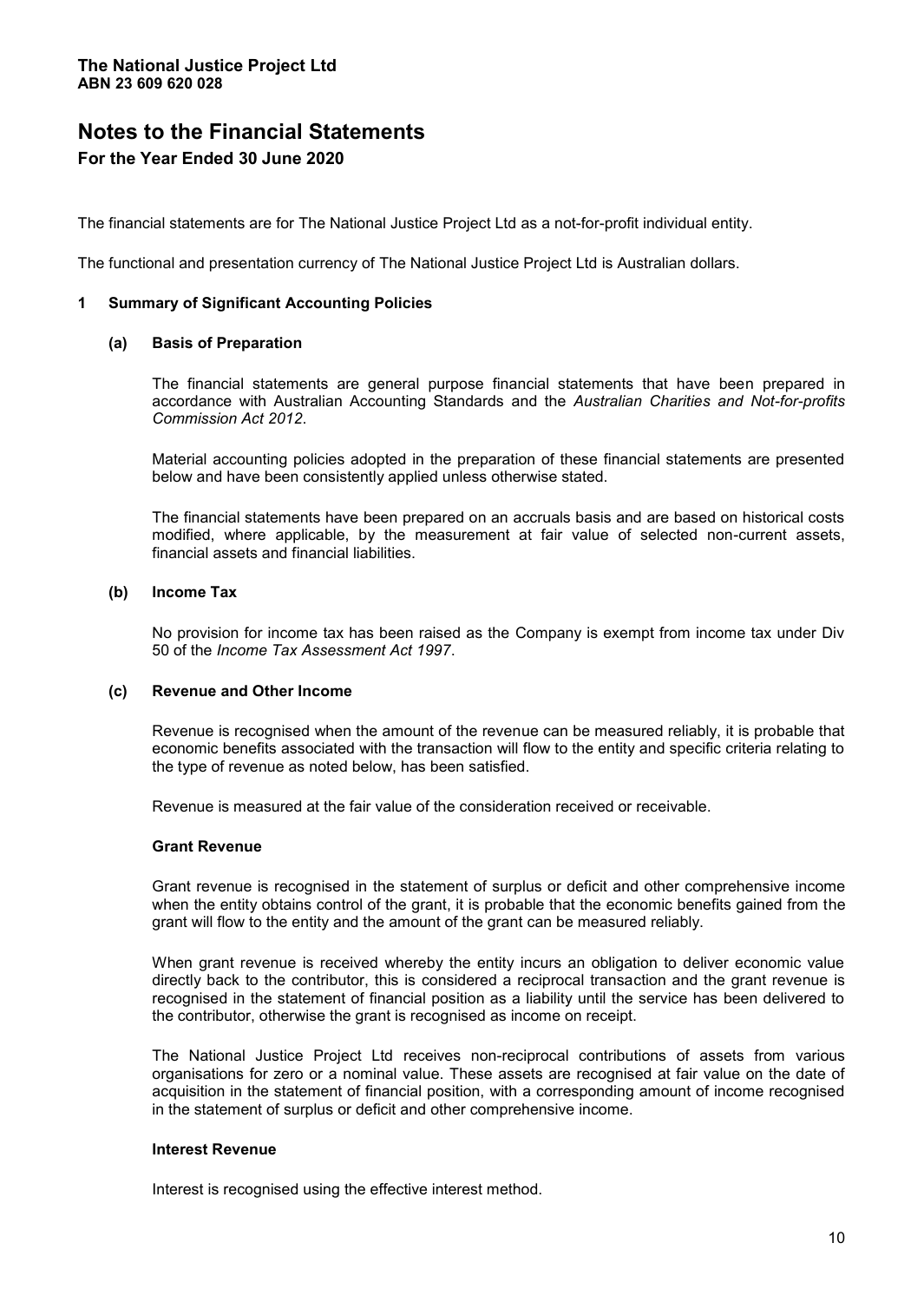#### **1 Summary of Significant Accounting Policies** *(continued)*

#### **(c) Revenue and Other Income** *(continued)*

#### **Rendering of Services**

Revenue in relation to rendering of services is recognised dependent on whether the outcome of the services can be measured reliably. If this is the case then the stage of completion of the services is used to determine the appropriate level of revenue to be recognised in the period.

If the outcome cannot be reliably measured then revenue is recognised to the extent of expenses recognised that are recoverable.

#### **Donations**

Revenue arising from donations is recognised when control is obtained as it is impossible for the Company to reliably measure these prior to this time. For example, cash donations are recognised when banked and other donations are recognised when title transfers to the Company.

#### **(d) Cash and Cash Equivalents**

Cash and cash equivalents include cash on hand, deposits held at call with banks, other short-term highly liquid investments with original maturities of three months or less, and bank overdrafts. Bank overdrafts are shown within short-term borrowings in current liabilities on the statement of financial position.

#### **(e) Employee Benefits**

Provision is made for the Company's liability for employee benefits arising from services rendered by employees to the end of the reporting period. Employee benefits that are expected to be settled within one year have been measured at the amounts expected to be paid when the liability is settled.

The Company reviewed the annual leave liability to determine the level of annual leave which is expected to be paid more than 12 months after the end of the reporting period. Whilst this has been considered to be long-term employee benefits for the purpose of measuring the leave under AASB 119, the effect of discounting was not considered to be material and therefore has not been calculated.

Employee benefits are presented as current liabilities in the statement of financial position if the Company does not have an unconditional right to defer settlement of the liability for at least 12 months after the reporting date regardless of the classification of the liability for measurement purposes under AASB 119.

#### **(f) Financial Assets**

Term deposits with a maturity greater than three (3) months from year end are determined to be financial assets.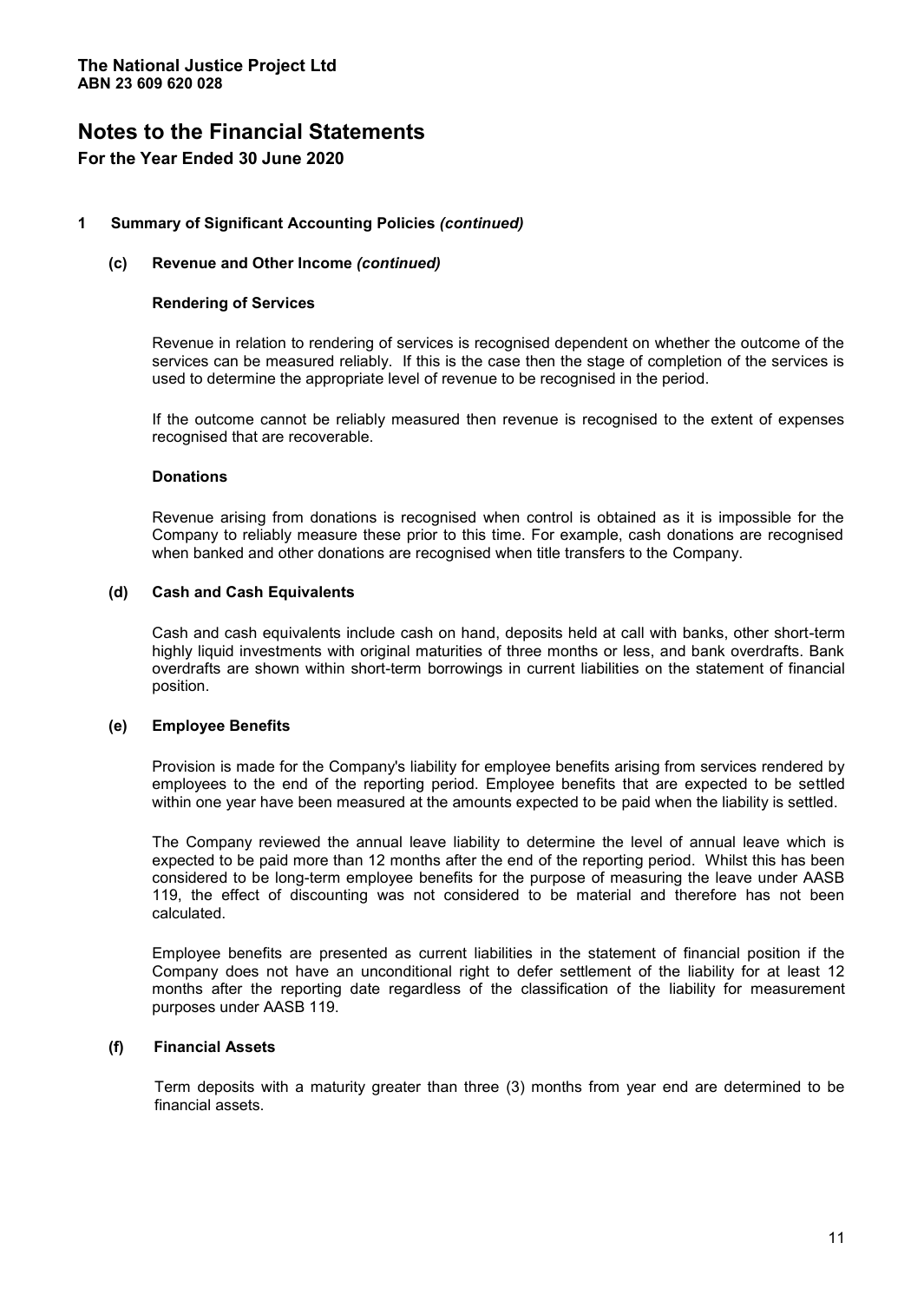#### **1 Summary of Significant Accounting Policies** *(continued)*

#### **(g) Provisions**

Provisions are recognised when the Company has a legal or constructive obligation, as a result of past events, for which it is probable that an outflow of economic benefits will result and that outflow can be reliably measured.

Provisions are measured at the present value of management's best estimate of the outflow required to settle the obligation at the end of the reporting period. The discount rate used is a pre-tax rate that reflects current market assessments of the time value of money and the risks specific to the liability. The increase in the provision due to the unwinding of the discount is taken to finance costs in the statement of surplus or deficit and other comprehensive income.

Provisions recognised represent the best estimate of the amounts required to settle the obligation at the end of the reporting period.

#### **(h) Right-Of-Use Assets**

A right-of-use asset is recognised at the commencement date of a lease. The right-of-use asset is measured at cost, which comprises the initial amount of the lease liability, adjusted for, as applicable, any lease payments made at or before the commencement date net of any lease incentives received, any initial direct costs incurred, and except where included in the cost of inventories, an estimate of costs expected to be incurred for dismantling and removing the underlying asset, and restoring the site or asset.

Right-of-use assets are depreciated on a straight-line basis over the unexpired period of the lease or the estimated useful life of the asset, whichever is the shorter. Where the Company expects to obtain ownership of the leased asset at the end of the lease term, the depreciation is over its estimated useful life. Right-of use assets are subject to impairment or adjusted for any remeasurement of lease liabilities.

The Company has elected not to recognise a right-of-use asset and corresponding lease liability for short-term leases with terms of 12 months or less and leases of low-value assets. Lease payments on these assets are expensed to surplus or deficit as incurred.

#### **(i) Lease Liabilities**

A lease liability is recognised at the commencement date of a lease. The lease liability is initially recognised at the present value of the lease payments to be made over the term of the lease, discounted using the interest rate implicit in the lease or, if that rate cannot be readily determined, the Company's incremental borrowing rate. Lease payments comprise fixed payments less any lease incentives receivable, variable lease payments that depend on an index or a rate, amounts expected to be paid under residual value guarantees, exercise price of a purchase option when the exercise of the option is reasonably certain to occur, and any anticipated termination penalties. The variable lease payments that do not depend on an index or a rate are expensed in the period in which they are incurred.

Lease liabilities are measured at amortised cost using the effective interest method. The carrying amounts are remeasured if there is a change in the following: future lease payments arising from a change in an index or a rate used; residual guarantee; lease term; certainty of a purchase option and termination penalties. When a lease liability is remeasured, an adjustment is made to the corresponding right-of use asset or to surplus or deficit if the carrying amount of the right-of-use asset is fully written down.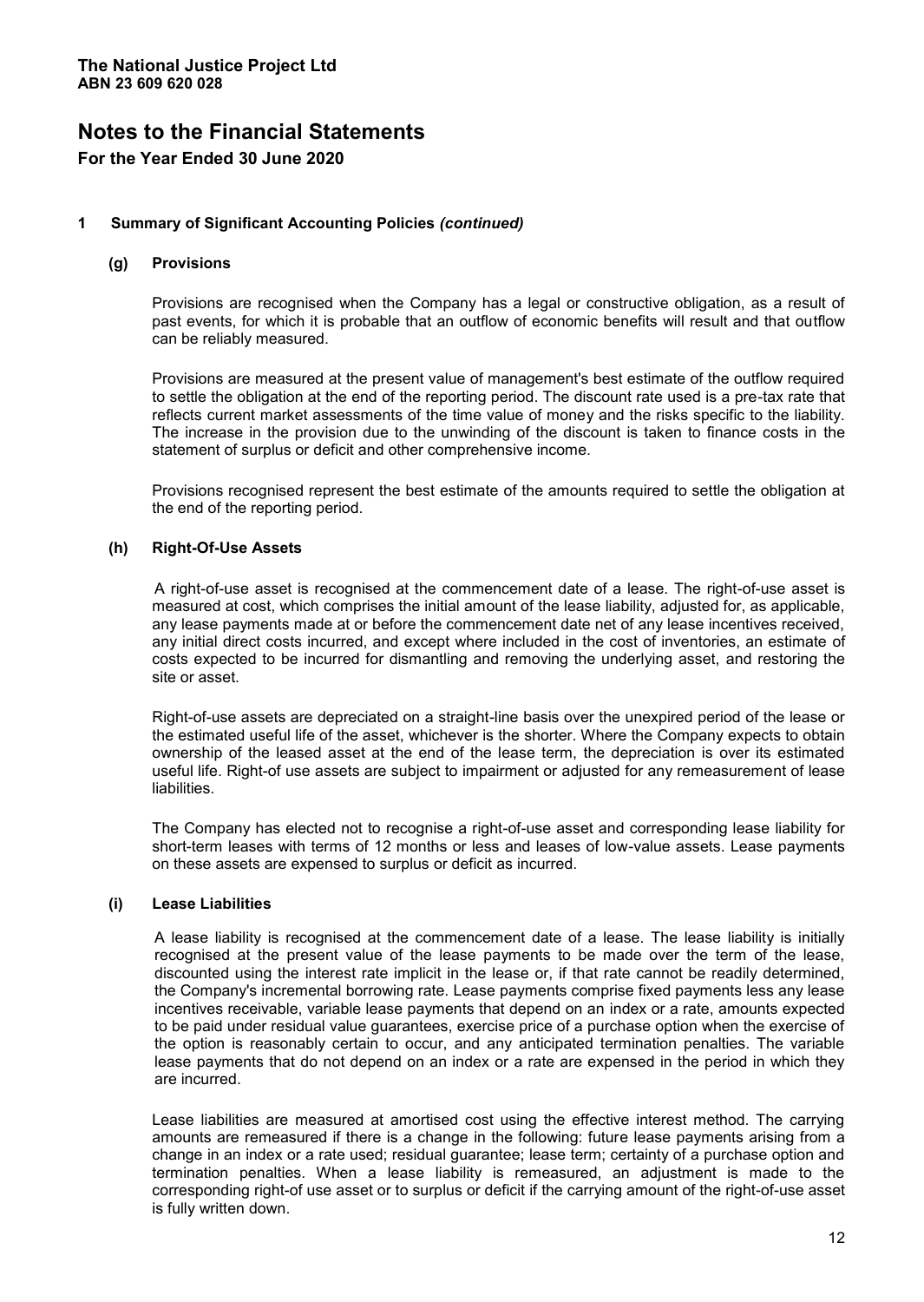# **Notes to the Financial Statements**

**For the Year Ended 30 June 2020** 

**2 Revenue and Other Income** 

|                         | 2020           | 2019                         |
|-------------------------|----------------|------------------------------|
|                         | \$             | \$                           |
| Client fees received    | 30,289         | 280,035                      |
| Donations received      | 870,317        | 387,366                      |
| Grants received         | 106,432        | 30,000                       |
| Consulting fees         | 34,503         | 27,592                       |
| Event fees              | $\blacksquare$ | 6,571                        |
| Interest income         | 1,595          | 2,544                        |
| COVID-19 income support | 72,000         | -                            |
| COVID-19 cashflow boost | 75,000         | $\qquad \qquad \blacksquare$ |
|                         | 1,190,136      | 734,108                      |

#### **3 Other Expenses**

Material items included as part of Other Expenses are as follows

|                     | 2020           | 2019   |
|---------------------|----------------|--------|
|                     | \$             | \$     |
| Service office cost | $\blacksquare$ | 60,580 |
| Insurance expense   | 12,038         | 8,071  |
| IT expenses         | 12,080         | 3,112  |

#### **4 Cash and Cash Equivalents**

|                           | 2020      | 2019    |
|---------------------------|-----------|---------|
|                           | \$        | \$      |
| Cash at bank              | 993,924   | 66,332  |
| Term deposit – short term | 150,406   | 104,023 |
|                           | 1,144,330 | 170,355 |

The cash at bank balance includes a Term Deposit with maturity of three months and earning interest from 0.90% - 1.05% per annum.

Cash at the end of the financial year as shown in the Statement of Cash Flows is reconciled to items in the Statement of Financial Position as follows:

|                           | 2020<br>\$ | 2019<br>\$ |
|---------------------------|------------|------------|
| Cash and cash equivalents | 1,144,330  | 170,355    |
|                           | 1,144,330  | 170,355    |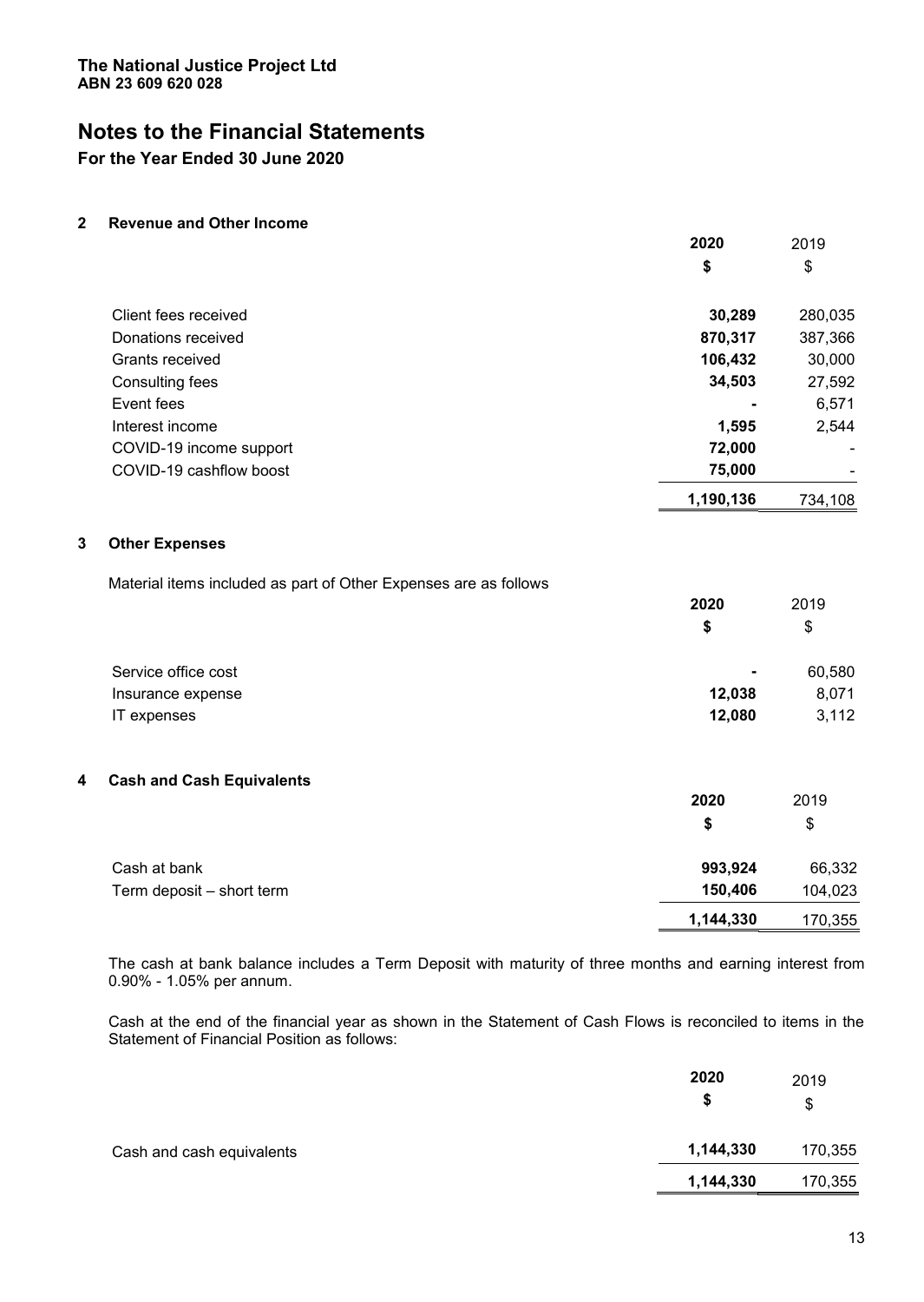# **Notes to the Financial Statements**

#### **For the Year Ended 30 June 2020**

#### **5 Trade and Other Receivables**

|                   | 2020    | 2019    |
|-------------------|---------|---------|
|                   | S       | \$      |
| Trade receivables | 149,144 | 248,011 |
|                   | 149,144 | 248,011 |

The carrying value of trade receivables is considered a reasonable approximation of fair value due to the short-term nature of the balances. The maximum exposure to credit risk at the reporting date is the fair value of each class of receivable in the financial statements.

#### **6 Financial Assets**

|                                | 2020    | 2019                     |
|--------------------------------|---------|--------------------------|
|                                |         | \$                       |
| Term deposit – medium maturity | 500,000 | $\overline{\phantom{0}}$ |
|                                | 500,000 | ۰                        |

Medium-term investment represents a Term Deposit with St George Bank. This medium-term investment earns interest at 0.92% p.a. and matures more than three (3) months after year end.

#### **7 Property, Plant and Equipment**

|                                         | 2020      | 2019      |
|-----------------------------------------|-----------|-----------|
|                                         | \$        | \$        |
| Office furniture and fittings-at cost   | 49,539    | 49,539    |
| Accumulated depreciation                | (24, 770) | (16, 513) |
|                                         | 24,769    | 33,026    |
| 8<br><b>Trade and Other Payables</b>    |           |           |
|                                         | 2020      | 2019      |
|                                         | \$        | \$        |
| Trade payables                          | 25,000    | 50,000    |
| Unearned income                         | 592,864   |           |
| Other payables- related parties         | 60,849    | 27,470    |
| Sundry payables and accrued expenses    | 8,996     | 35,431    |
| Total trade and other payables- current | 687,709   | 112,901   |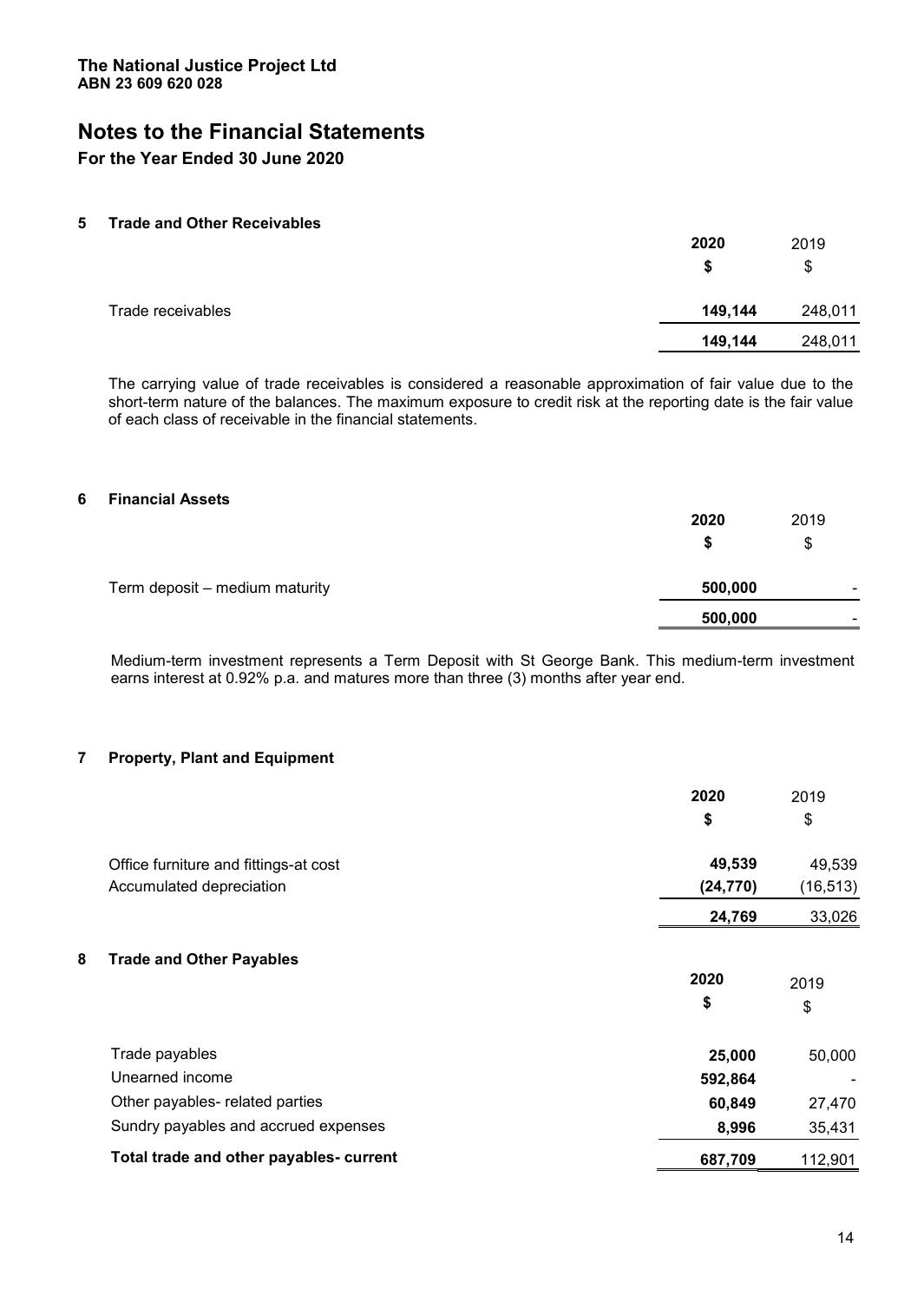# **Notes to the Financial Statements**

### **For the Year Ended 30 June 2020**

**8 Trade and Other Payables** *(continued)* 

|   |                                             | 2020<br>\$ | 2019<br>\$ |
|---|---------------------------------------------|------------|------------|
|   | Unearned income                             | 450,000    |            |
|   | Total trade and other payables- non-current | 450,000    |            |
| 9 | <b>Employee Benefits</b>                    | 2020       | 2019       |
|   |                                             | \$         | \$         |
|   | Provision for annual leave                  | 24,133     | 12,314     |
|   |                                             | 24,133     | 12,314     |

#### **10 Contingencies**

In the opinion of the Directors, the Company did not have any contingencies at 30 June 2020.

#### **11 Related Parties**

Total remuneration paid to key management personnel was \$34,801 (2019: \$40,733) for the year ended 30 June 2020.

#### **12 Cash Flow Information**

Reconciliation of net surplus to net cash provided by operating activities:

|                                                                          | 2020      | 2019       |
|--------------------------------------------------------------------------|-----------|------------|
|                                                                          | \$        | \$         |
| Surplus for the year                                                     | 329,463   | 67,794     |
| Cash flows excluded from surplus attributable to operating<br>activities |           |            |
| Non-cash flows in surplus                                                |           |            |
| - depreciation                                                           | 60,728    | 7,431      |
| - employee entitlements                                                  | 11,819    | 216        |
| Changes in assets and liabilities:                                       |           |            |
| - increase in trade and other receivables                                | 98,867    | (197, 188) |
| - increase in trade and other payables                                   | 1,025,634 | 49,061     |
| Cashflow from operations                                                 | 1,526,511 | (72,686)   |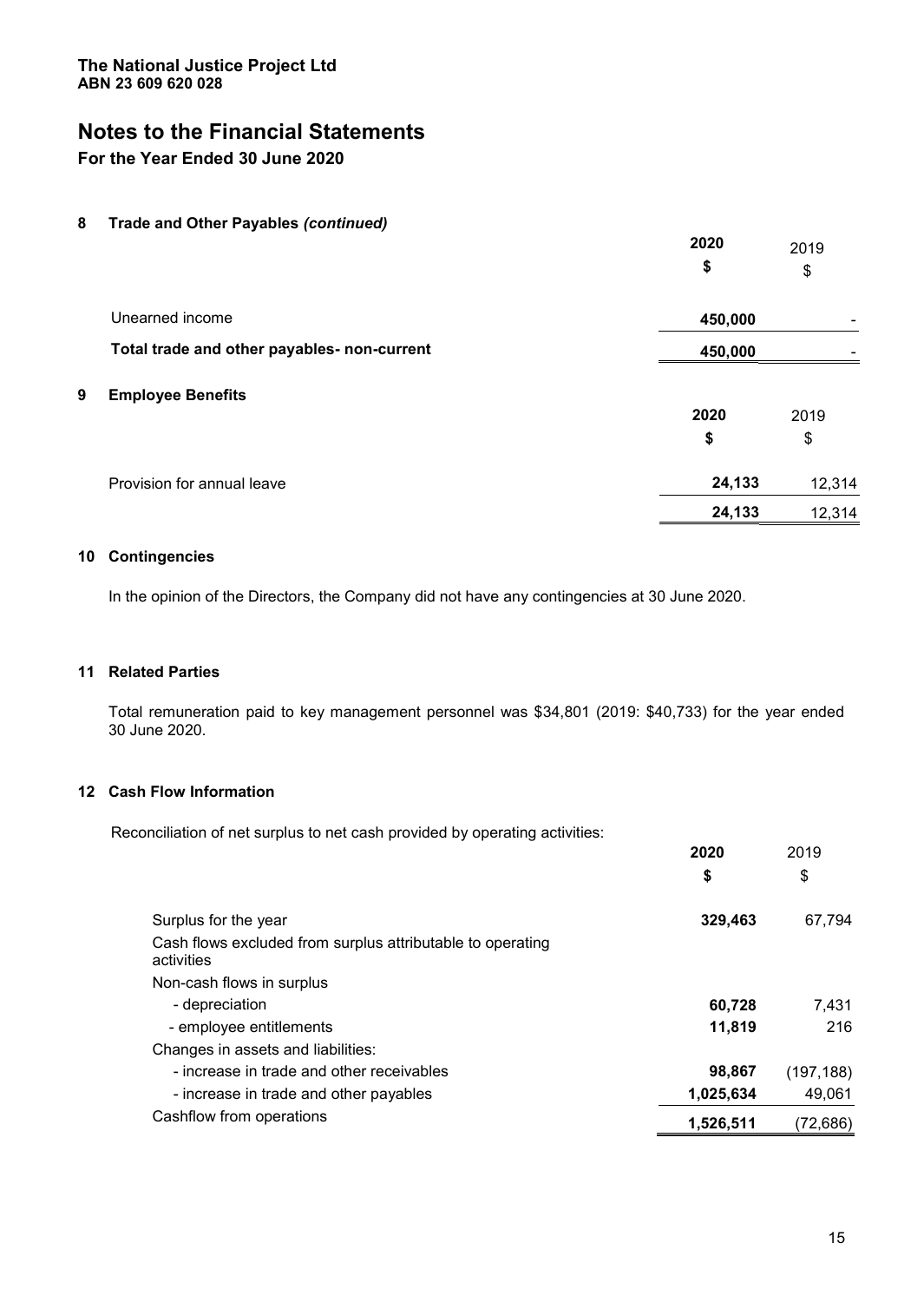#### **13 Change in Accounting Policy** *(continued)*

This note explains the impact of the adoption of AASB 16 Leases on the Company's financial statements and discloses the new accounting policy that has been applied from 1 July 2019 in (b) below.

#### *(a) Impact on the financial statements*

The Company has adopted AASB 16 using the modified approach from 1 July 2019 but has not restated the comparatives for the 2019 reporting period as permitted under the specific transitional provision in the standard. The reclassifications and the adjustments arising from the new leasing rules are therefore recognised in the opening balance sheet on 1 July 2019.

#### *(b) Adjustments recognised on adoption of AASB 16 (continued)*

On adoption of AASB 16, the Company recognised lease liabilities in relation to the leases which had previously been classified as "operating leases" under the principles of AASB 117 Leases. The liabilities were measured at the present value of the remaining lease payments, discounted using the Company's incremental borrowing rate as of 1 July 2019. The Company's incremental borrowing rate applied to the lease liabilities on 1 July 2019 was 4.56%.

Lease liabilities recognised in the statement of financial position as at the date of initial application are as follows:

|                                                                                                | 2020   |
|------------------------------------------------------------------------------------------------|--------|
|                                                                                                | \$     |
| Operating lease commitments disclosed as at 30 June 2019                                       |        |
| Discounted using the lessee's incremental borrowing rate at the date of initial<br>application | 93.270 |
| Less: short-term leases recognised on a straight-line basis as expense                         |        |
| Less: low-value leases recognised on a straight-line basis as expense                          |        |
| Add/Less: other adjustments at the date of initial application                                 |        |
| Lease liability recognised as at 30 June 2020                                                  | 93.270 |

These associated right-of-use-assets for property leases were measured on a retrospective basis as if the new rules had always been applied. Other right-of-use assets were measured at the amount equal to the lease liability adjusted by the amount of any prepaid or accrued lease payments relating to that lease recognised in the Statement of Financial Position as at 30 June 2019. There were no onerous lease contracts that would have required an adjustment to the right of use assets at the date of initial application

The recognised right-of-use assets relate to the following types of assets

|                           | 2020   |
|---------------------------|--------|
|                           |        |
| Property - office space   | 93,270 |
| Total right-of-use assets | 93,270 |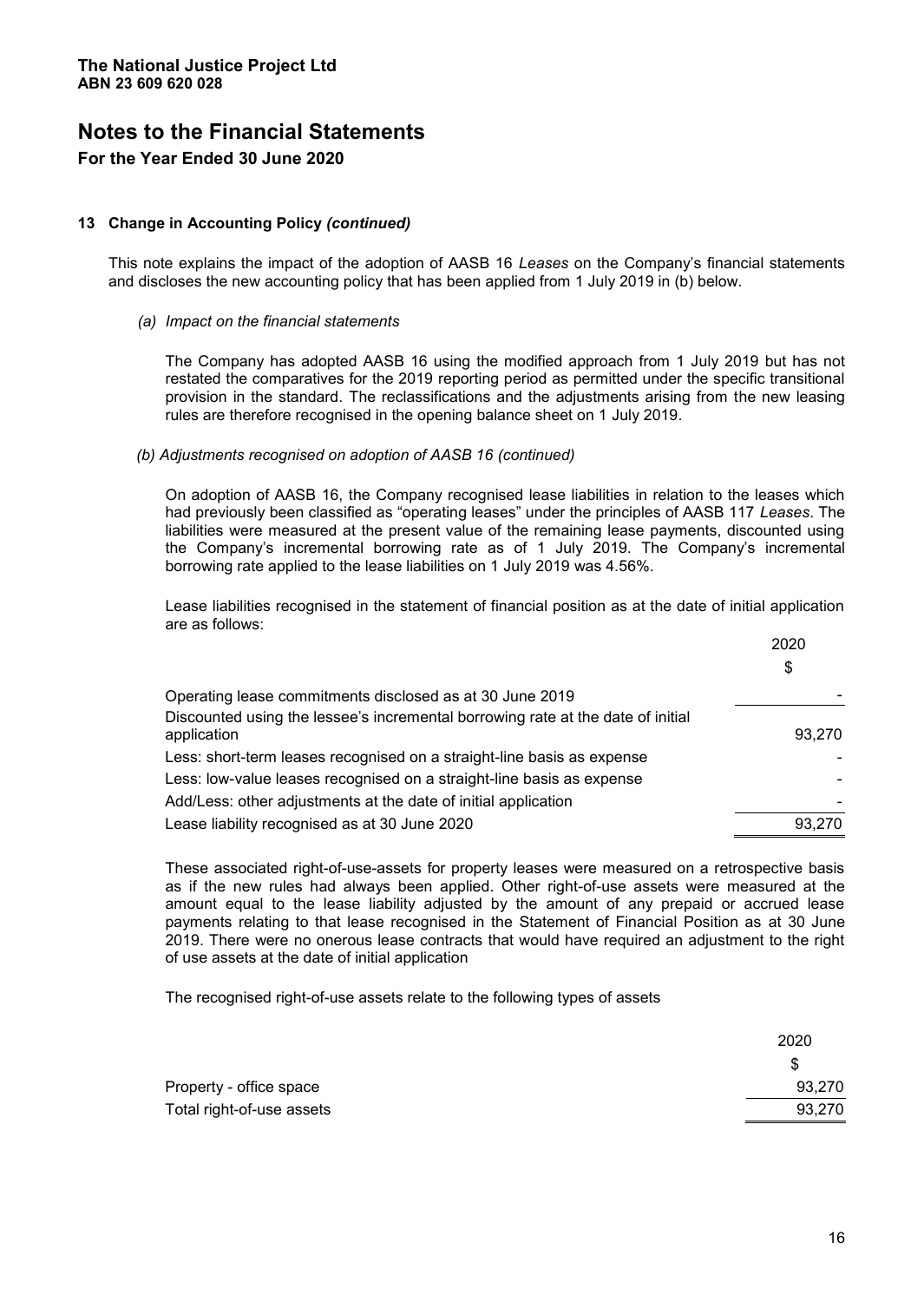#### **13 Change in Accounting Policy** *(continued)*

The change in accounting policy affected the following items in the Statement of Financial Position at 1 July 2019:

- Right-of-use assets increase by \$93,270
- Lease liabilities increase by \$93,270

The net impact on retained earnings at 1 July 2019 was \$Nil.

- *(b) Adjustments recognised on adoption of AASB 16 (continued)* 
	- *(i) Practical expedients applied*

.

In applying AASB 16 for the first time, the Company has used the following practical expedients permitted by the standard:

- the use of single discount rate to a portfolio of leases with reasonably similar characteristics;
- reliance on previous assessments on whether leases are onerous;
- the accounting for operating leases with remaining lease term of less than 12 months as at 1 July 2019 as short-term leases
- exclusion of initial direct costs for the measurement of right-of-use asset at the initial application; and
- the use of hindsight in determining the lease term where the contract contains options to extend or terminate the lease.

#### *(a)* The Company's leasing activities and how these are accounted for

Until the 2019 financial year, leases of property, plant and equipment were classified as either finance or operating leases. Payments made under operating leases (net of any incentives received from the lessor) were charged to surplus or deficit on a straight line basis over the period of the lease. There has been no change to the accounting for finance leases.

From 1 July 2019, leases are recognised as a right-of-use asset and a corresponding liability at the date at which leased asset is available for use by the Company. Each lease payment is allocated between the liability and the finance cost. The finance cost is charged to surplus or deficit over the lease period so as to produce a constant periodic rate of interest on the remaining balance of the liability for each period. The right-of-use asset is depreciated over the shorter of the asset's useful life and the lease term on a straight line basis.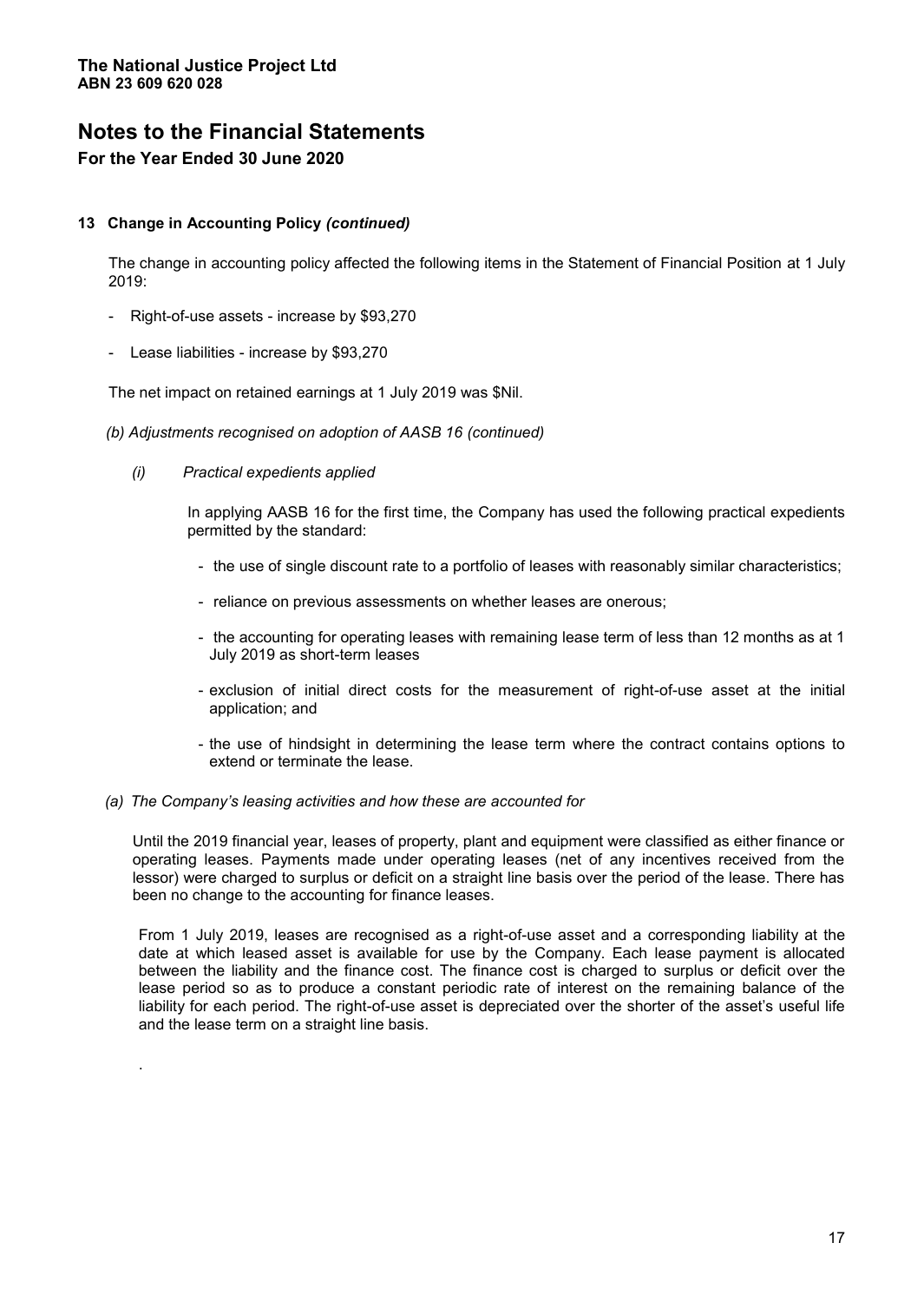#### **13 Change in Accounting Policy** *(continued)*

Assets and liabilities arising from a lease are initially measured on a present value basis. Lease liabilities include the net present value of the following lease payments:

- fixed payments, less any incentives receivable

The lease payments are discounted using the interest rate implicit on the lease. If that rate cannot be determined, the lessee's incremental borrowing rate is used, being the rate that the lessee would have to pay to borrow the funds necessary to obtain an asset of similar value in a similar economic environment with similar terms and conditions.

*Right-of-use assets are measured at cost comprising the following:* 

- the amount of the initial measurement of lease liability.

Payments associated with short-term leases and leases of low-value assets are recognised on a straight-line basis as an expense in the surplus or deficit. Short-term leases are leases with a lease term of twelve (12) months or less.

*(i) Extension and termination options* 

Payments associated with short-term leases and leases of low-value assets are recognised on a straight-line basis as an expense in the surplus or deficit. Short-term leases are leases with a lease term of twelve (12) months or less. Low-value assets comprise IT equipment and small items of office equipment

- *(c)* The Company's leasing activities and how these are accounted for (continued)
	- *(ii) Critical judgements in determining the lease term*

In determining the lease term, management considers all facts and circumstances that create an economic incentive to exercise an extension option, or not to exercise a termination option. Extension options (or periods after termination options) are only included in the lease term if the lease is reasonably certain to be extended (or not terminated). The Company has assessed it is reasonably certain that it will exercise its option to renew all leases.

The assessment is reviewed if a significant event or a significant change in circumstances occurs which affects this assessment and that is within the control of the Company.

#### **14 Events Occurring after the Reporting Date**

The Company's operations are significantly dependent on private and public donations from individuals and other organisations. The COVID-19 outbreak is expected to have a continued impact on the economic and market conditions and could trigger a period of economic slowdown. This situation is expected to depress donations in general which could have a material effect on the Company's results of future operations and financial position during the financial year ending 30 June 2021.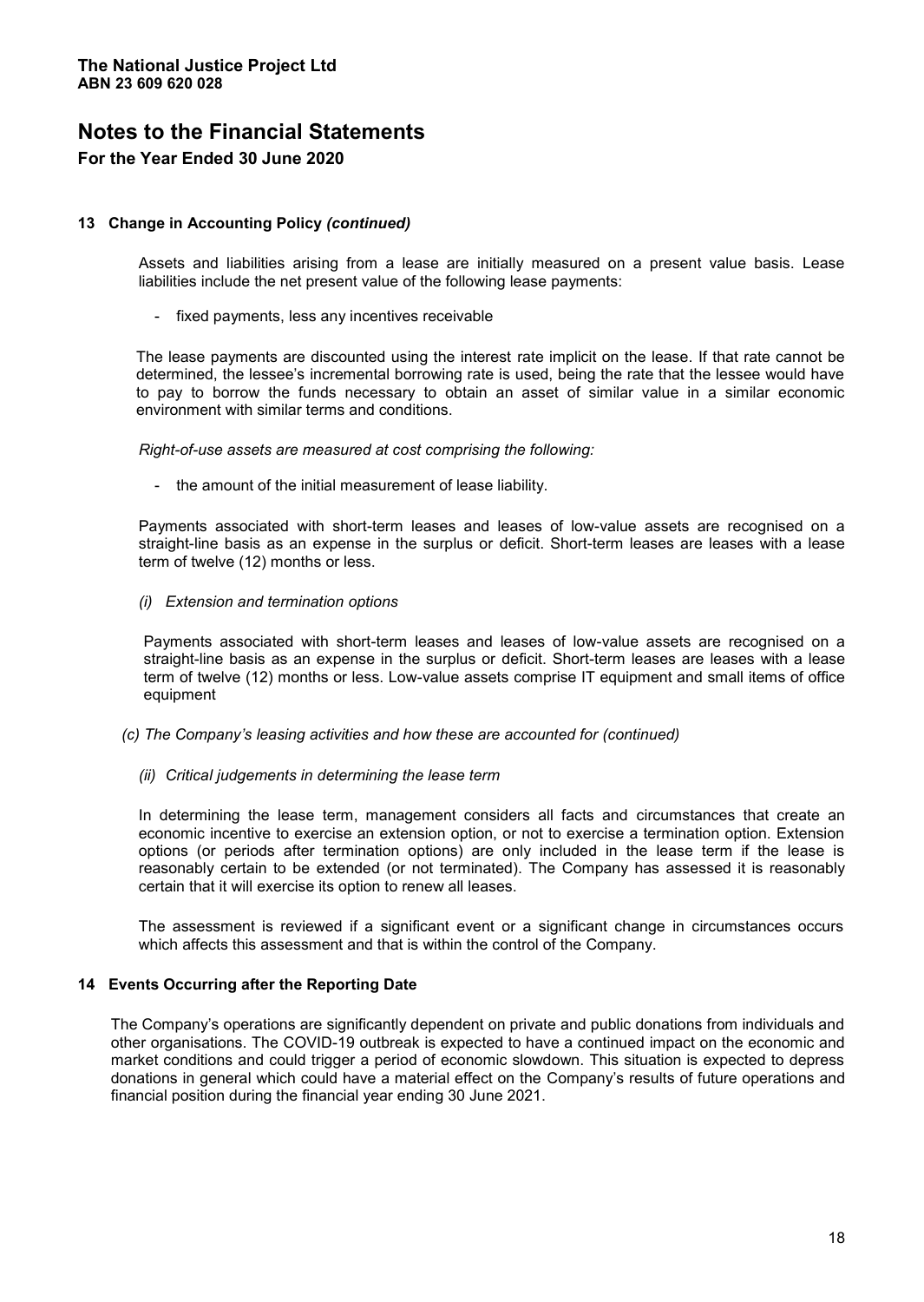#### **14 Events Occurring after the Reporting Date** *(continued)*

The financial report was authorised for issue on 23 November 2020 by the Board of Directors. The duration and impact of the COVID-19 pandemic, as well as the effectiveness of government responses, remains unclear at this time. It is not possible to reliably estimate the duration and severity of these consequences, as well as their impact on the financial position and results of the Company for future periods and as such no adjustments were made in this financial report.

Other than the matters described in preceding paragraphs, no matter or circumstances have arisen since the end of the financial year which significantly affected or may significantly affect the operations of the Company, the results of those operations or the state of affairs of the Company in future financial year.

#### **15 Company Details**

The registered office of the Company is:

The National Justice Project Ltd 5/22 Cooper Street SURRY HILLS NSW 2010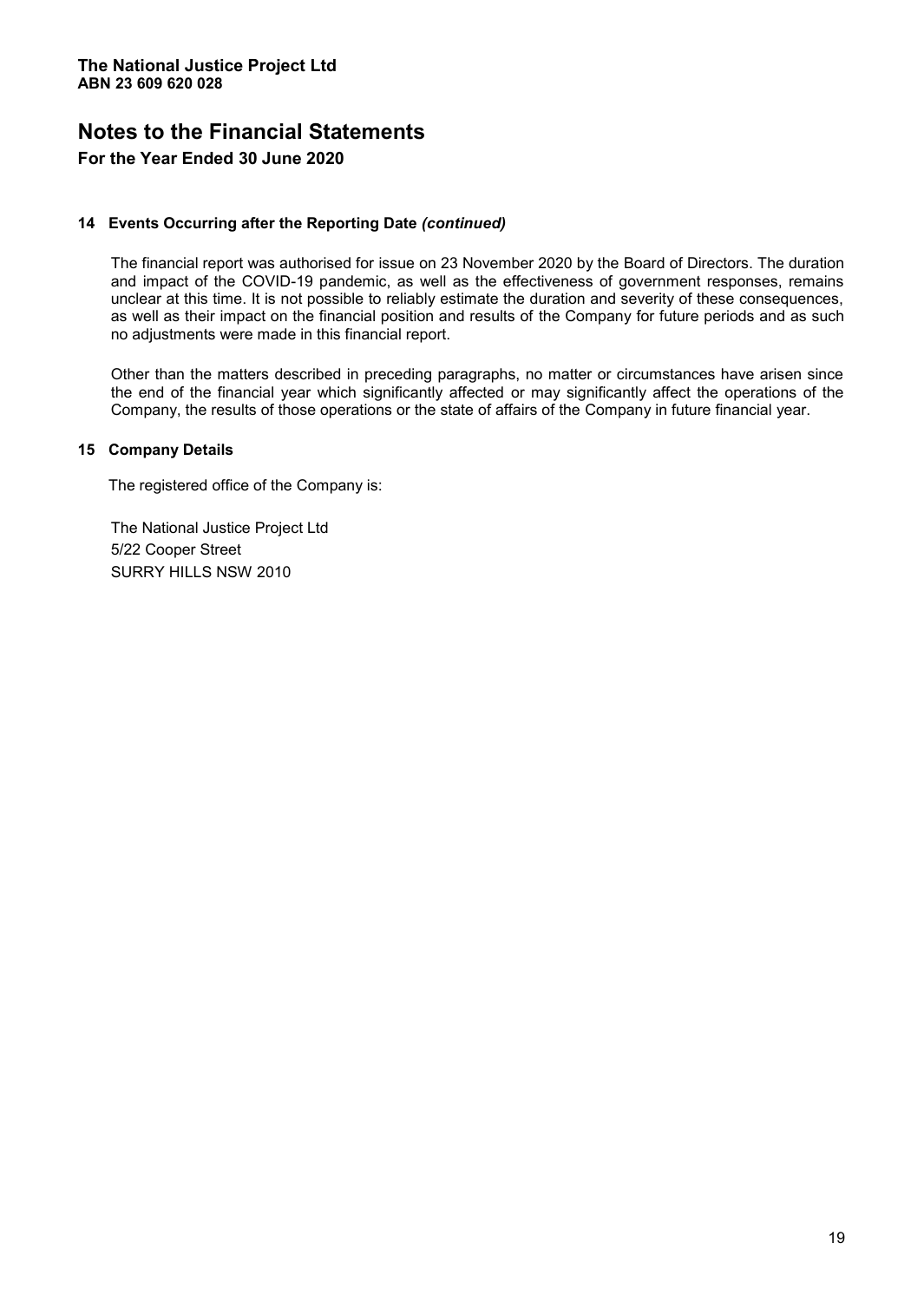# **Directors¶ Declaration For the Year Ended 30 June 2020**

In accordance with a resolution of the Directors of The National Justice Project Ltd (the "Company"), the Directors of the Company declare that:

- 1. The financial statements and notes, as set out on pages 5 to 19, are in accordance with the *Australian Charities and Not-for-profits Commission Act 2012* and:
	- a. comply with Australian Accounting Standards and the *Australian Charities and Not-for-profits Commission Regulation 2013*; and
	- b. give a true and fair view of the financial position as at 30 June 2020 and of the performance for the year ended on that date of the Company.
- 2. In the Directors' opinion, there are reasonable grounds to believe that the Company will be able to pay its debts as and when they become due and payable.

Stevel

««««««««««««. **STEVEN CASTAN Chairman** 

Dated in Sydney this 23rd day of November 2020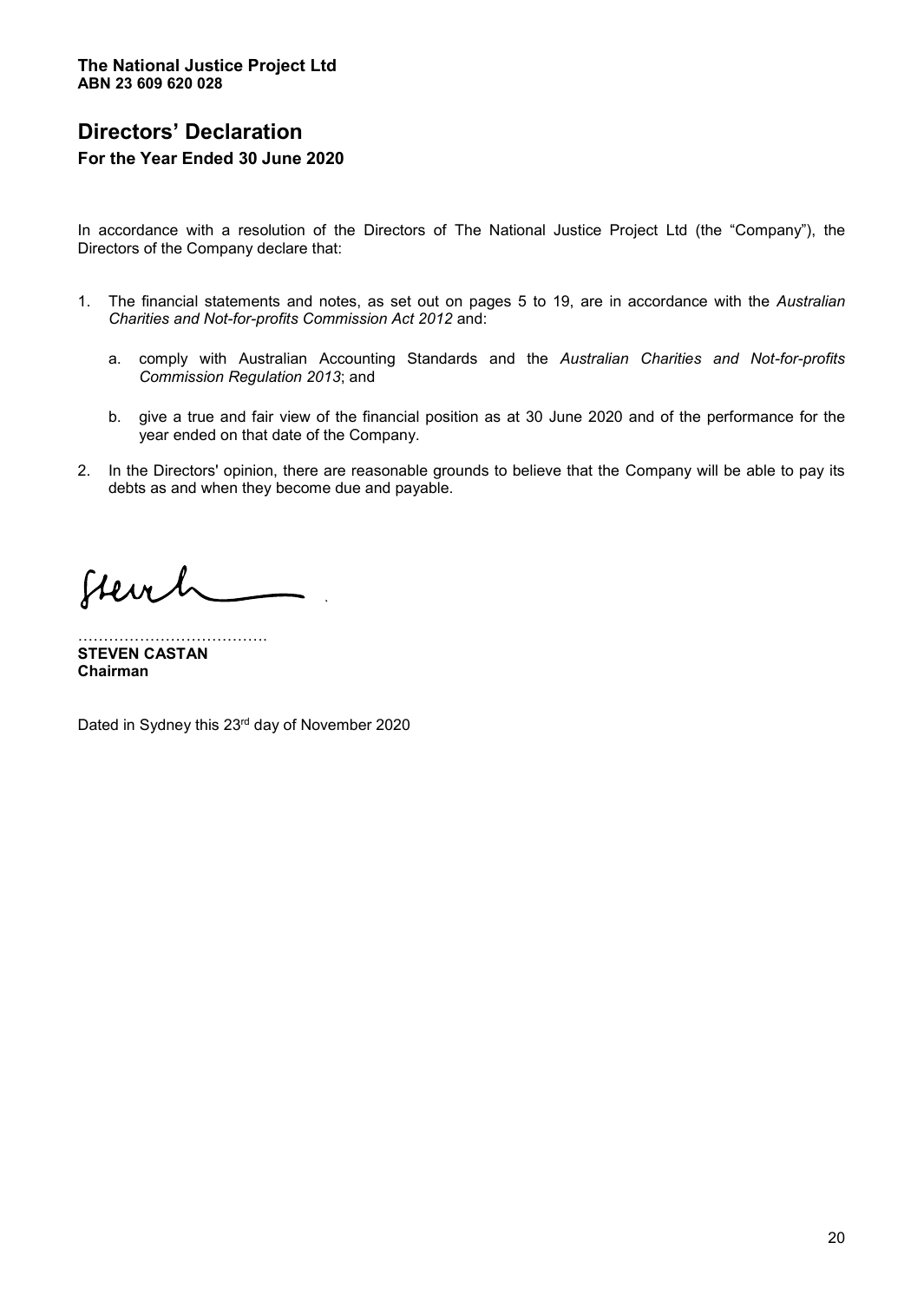

# **Independent Auditor's Report to the Members of The National Justice Project Ltd**

#### **Report on the Audit of the Financial Report**

#### **Opinion**

We have audited the accompanying financial report of The National Justice Project Ltd (the "Company"), which comprises the statement of financial position as at 30 June 2020, the statement of surplus or deficit and other comprehensive income, statement of changes in equity and statement of cash flows for the year then ended, notes comprising a summary of significant accounting policies and other explanatory information, and the directors' declaration.

In our opinion the financial report of The National Justice Project Ltd is in accordance with Division 60 of the Australian Charities and Not-for-profits Commission Act 2012 (ACNC Act), including:

- (a) giving a true and fair view of the company's financial position as at 30 June 2020 and of its performance for the year ended on that date; and
- (b) complying with Australian Accounting Standards and Division 60 of the Australian Charities and Not-for-profits Commission Regulation 2013.

#### **Basis for Opinion**

We conducted our audit in accordance with Australian Auditing Standards. Our responsibilities under those standards are further described in the Auditor's Responsibilities for the Audit of the Financial Report section of our report. We are independent of The National Justice Project Ltd in accordance with the ethical requirements of the Accounting Professional and Ethical Standards Board's APES 110 Code of Ethics for Professional Accountants (the "Code") that are relevant to our audit of the financial report in Australia. We have also fulfilled our other ethical responsibilities in accordance with the Code.

We believe that the audit evidence we have obtained is sufficient and appropriate to provide a basis for our opinion.

#### **Responsibility of Directors for the Financial Report**

The directors of the company are responsible for the preparation of the financial report that gives a true and fair view and have determined that the basis of preparation described in Note 1 to the financial report is appropriate to meet the requirements of the ACNC Act and the needs of the members. The directors' responsibility also includes such internal control necessary to enable the preparation of a financial report that gives a true and fair view and is free from material misstatement, whether due to fraud or error.

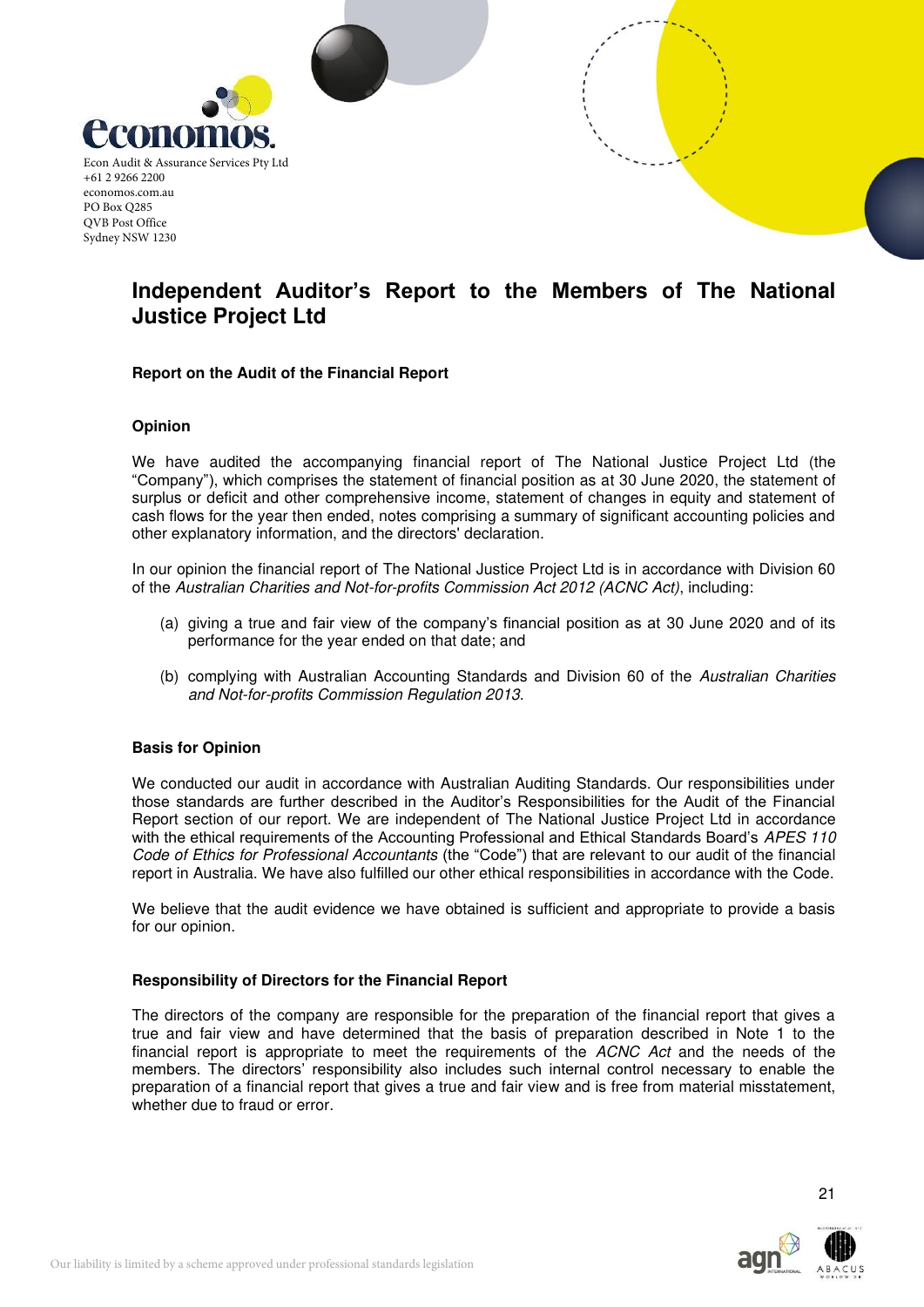



In preparing the financial report, the directors are responsible for assessing the company's ability to continue as a going concern, disclosing, as applicable, matters relating to going concern and using the going concern basis of accounting unless the company either intend to liquidate the registered entity or to cease operations, or have no realistic alternative but to do so.

The directors are responsible for overseeing the company's financial reporting process.

#### **Auditor's Responsibility for the Audit of the Financial Report**

Our objectives are to obtain reasonable assurance about whether the financial report as a whole is free from material misstatement, whether due to fraud or error, and to issue an auditor's report that includes our opinion. Reasonable assurance is a high level of assurance, but is not a guarantee that an audit conducted in accordance with the Australian Auditing Standards will always detect a material misstatement when it exists. Misstatements can arise from fraud or error and are considered material if, individually or in the aggregate, they could reasonably be expected to influence the economic decisions of users taken on the basis of the financial report.

As part of an audit in accordance with Australian Auditing Standards, we exercise professional judgement and maintain professional scepticism throughout the audit. We also:

- Identify and assess the risks of material misstatement of the financial report, whether due to fraud or error, design and perform audit procedures responsive to those risks, and obtain audit evidence that is sufficient and appropriate to provide a basis for our opinion. The risk of not detecting a material misstatement resulting from fraud is higher than for one resulting from error, as fraud may involve collusion, forgery, intentional omissions, misrepresentations, or the override of internal control.
- Obtain an understanding of internal control relevant to the audit in order to design audit procedures that are appropriate in the circumstances, but not for the purpose of expressing an opinion on the effectiveness of the company's internal control.
- Evaluate the appropriateness of accounting policies used and the reasonableness of accounting estimates and related disclosures made by responsible entities.
- Conclude on the appropriateness of the company's use of the going concern basis of accounting and, based on the audit evidence obtained, whether a material uncertainty exists related to events or conditions that may cast significant doubt on the company's ability to continue as a going concern. If we conclude that a material uncertainty exists, or, if such disclosures are inadequate, to modify our opinion. Our conclusions are based on the audit evidence obtained up to the date of our auditor's report. However, future events or conditions may cause the company to cease to continue as a going concern.